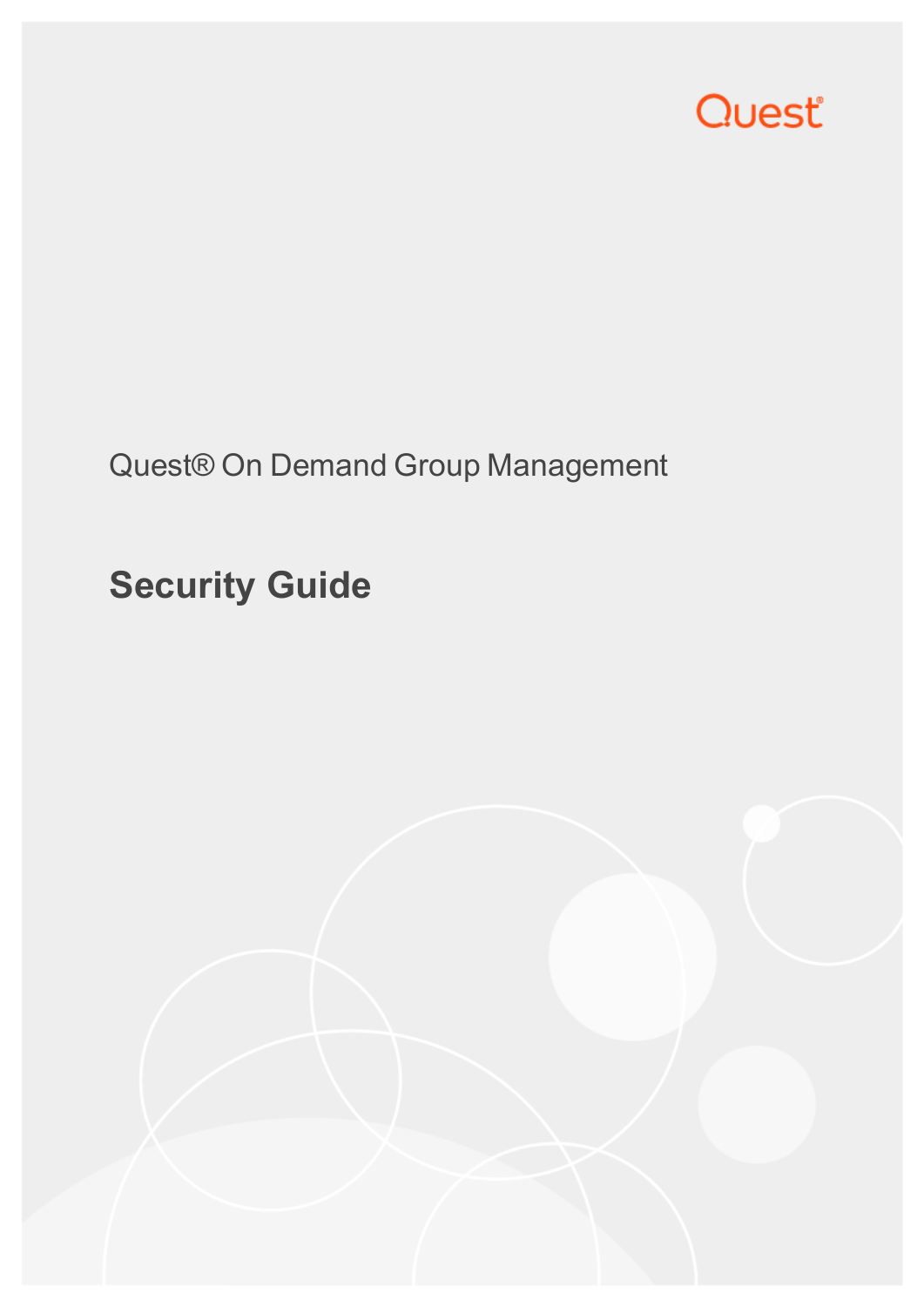#### **© 2022 Quest Software Inc. ALL RIGHTS RESERVED.**

This guide contains proprietary information protected by copyright. The software described in this guide is furnished under a software license or nondisclosure agreement. This software may be used or copied only in accordance with the terms of the applicable agreement. No part of this guide may be reproduced or transmitted in any form or by any means, electronic or mechanical, including photocopying and recording for any purpose other than the purchaser's personal use without the written permission of Quest Software Inc.

The information in this document is provided in connection with Quest Software products. No license, express or implied, by estoppel or otherwise, to any intellectual property right is granted by this document or in connection with the sale of Quest Software products. EXCEPT AS SET FORTH IN THE TERMS AND CONDITIONS AS SPECIFIED IN THE LICENSE AGREEMENT FOR THIS PRODUCT, QUEST SOFTWARE ASSUMES NO LIABILITY WHATSOEVER AND DISCLAIMS ANY EXPRESS, IMPLIED OR STATUTORY WARRANTY RELATING TO ITS PRODUCTS INCLUDING, BUT NOT LIMITED TO, THE IMPLIED WARRANTY OF MERCHANTABILITY, FITNESS FOR A PARTICULAR PURPOSE, OR NON-INFRINGEMENT. IN NO EVENT SHALL QUEST SOFTWARE BE LIABLE FOR ANY DIRECT, INDIRECT, CONSEQUENTIAL, PUNITIVE, SPECIAL OR INCIDENTAL DAMAGES (INCLUDING, WITHOUT LIMITATION, DAMAGES FOR LOSS OF PROFITS, BUSINESS INTERRUPTION OR LOSS OF INFORMATION) ARISING OUT OF THE USE OR INABILITY TO USE THIS DOCUMENT, EVEN IF QUEST SOFTWARE HAS BEEN ADVISED OF THE POSSIBILITY OF SUCH DAMAGES. Quest Software makes no representations or warranties with respect to the accuracy or completeness of the contents of this document and reserves the right to make changes to specifications and product descriptions at any time without notice. Quest Software does not make any commitment to update the information contained in this document.

If you have any questions regarding your potential use of this material, contact:

Quest Software Inc.

Attn: LEGAL Dept

4 Polaris Way

Aliso Viejo, CA 92656

Refer to our Web site [\(https://www.quest.com\)](https://www.quest.com/) for regional and international office information.

#### **Patents**

Quest Software is proud of our advanced technology. Patents and pending patents may apply to this product. For the most current information about applicable patents for this product, please visit our website at <https://www.quest.com/legal>.

#### **Trademarks**

Quest, the Quest logo, and Join the Innovation are trademarks and registered trademarks of Quest Software Inc. For a complete list of Quest marks, visit [https://www.quest.com/legal/trademark-information.aspx.](https://www.quest.com/legal/trademark-information.aspx) All other trademarks and registered trademarks are property of their respective owners.

#### **Legend**

П **CAUTION: A CAUTION icon indicates potential damage to hardware or loss of data if instructions are not followed.**

**IMPORTANT**, **NOTE**, **TIP**, **MOBILE**, or **VIDEO**: An information icon indicates supporting information. i

On Demand Group Management Security Guide Updated - May 2022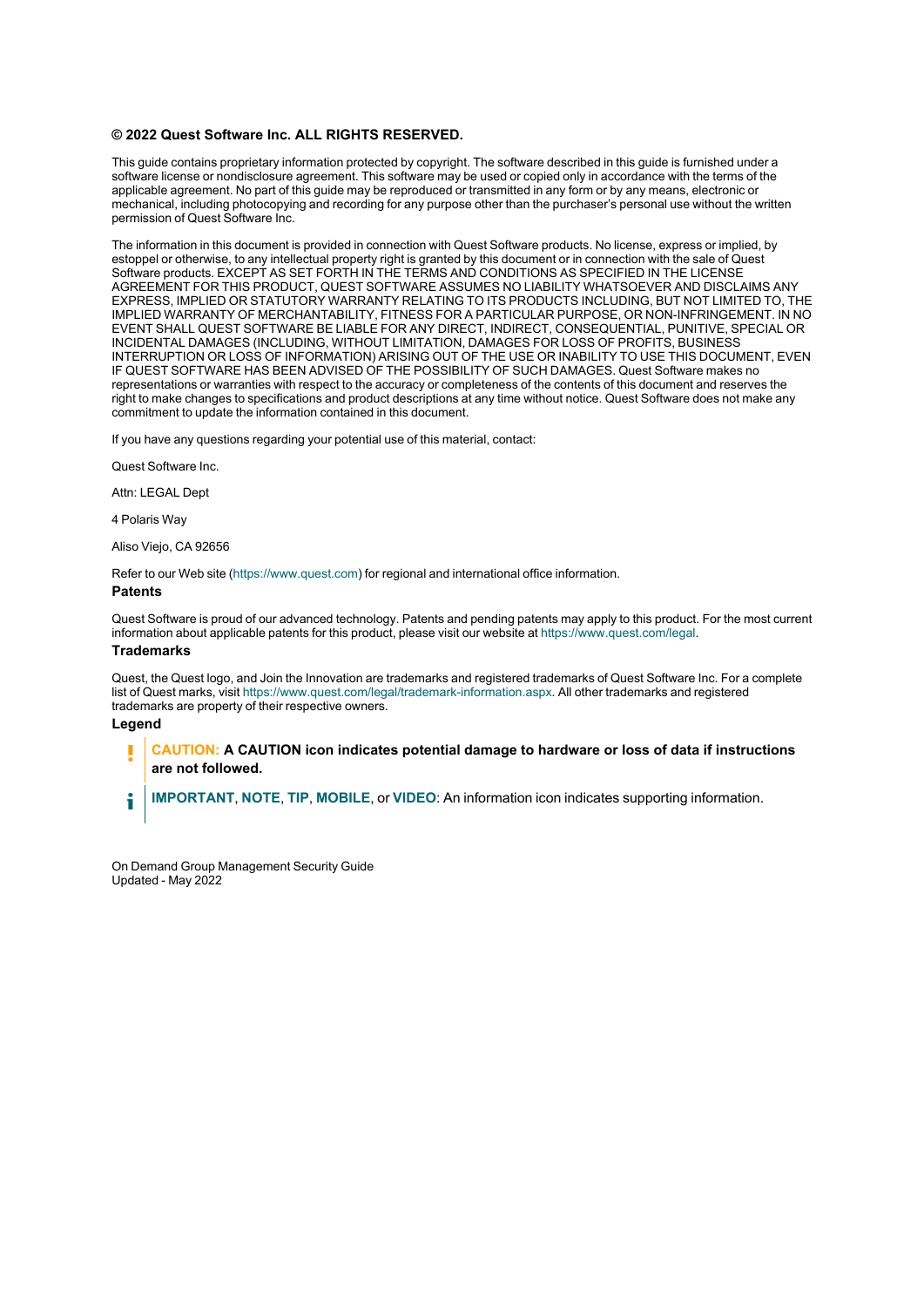### **Contents**

| Azure datacenter security manufactured and all the datacenter security manufactured and all the datacenter security                                                                                                            |  |
|--------------------------------------------------------------------------------------------------------------------------------------------------------------------------------------------------------------------------------|--|
|                                                                                                                                                                                                                                |  |
|                                                                                                                                                                                                                                |  |
|                                                                                                                                                                                                                                |  |
|                                                                                                                                                                                                                                |  |
|                                                                                                                                                                                                                                |  |
|                                                                                                                                                                                                                                |  |
|                                                                                                                                                                                                                                |  |
| Role based access control manufactured and the based access control manufactured access control                                                                                                                                |  |
|                                                                                                                                                                                                                                |  |
|                                                                                                                                                                                                                                |  |
|                                                                                                                                                                                                                                |  |
| Penetration testing members and the control of the control of the control of the control of the control of the                                                                                                                 |  |
|                                                                                                                                                                                                                                |  |
|                                                                                                                                                                                                                                |  |
|                                                                                                                                                                                                                                |  |
| Permissions required to configure and operate On Demand Group Management 23                                                                                                                                                    |  |
| Operational monitoring manufactured and the contract of the contract of the contract of the contract of the contract of the contract of the contract of the contract of the contract of the contract of the contract of the co |  |
| Production incident response management material content and content and the Production incident response management materials.                                                                                                |  |
|                                                                                                                                                                                                                                |  |
|                                                                                                                                                                                                                                |  |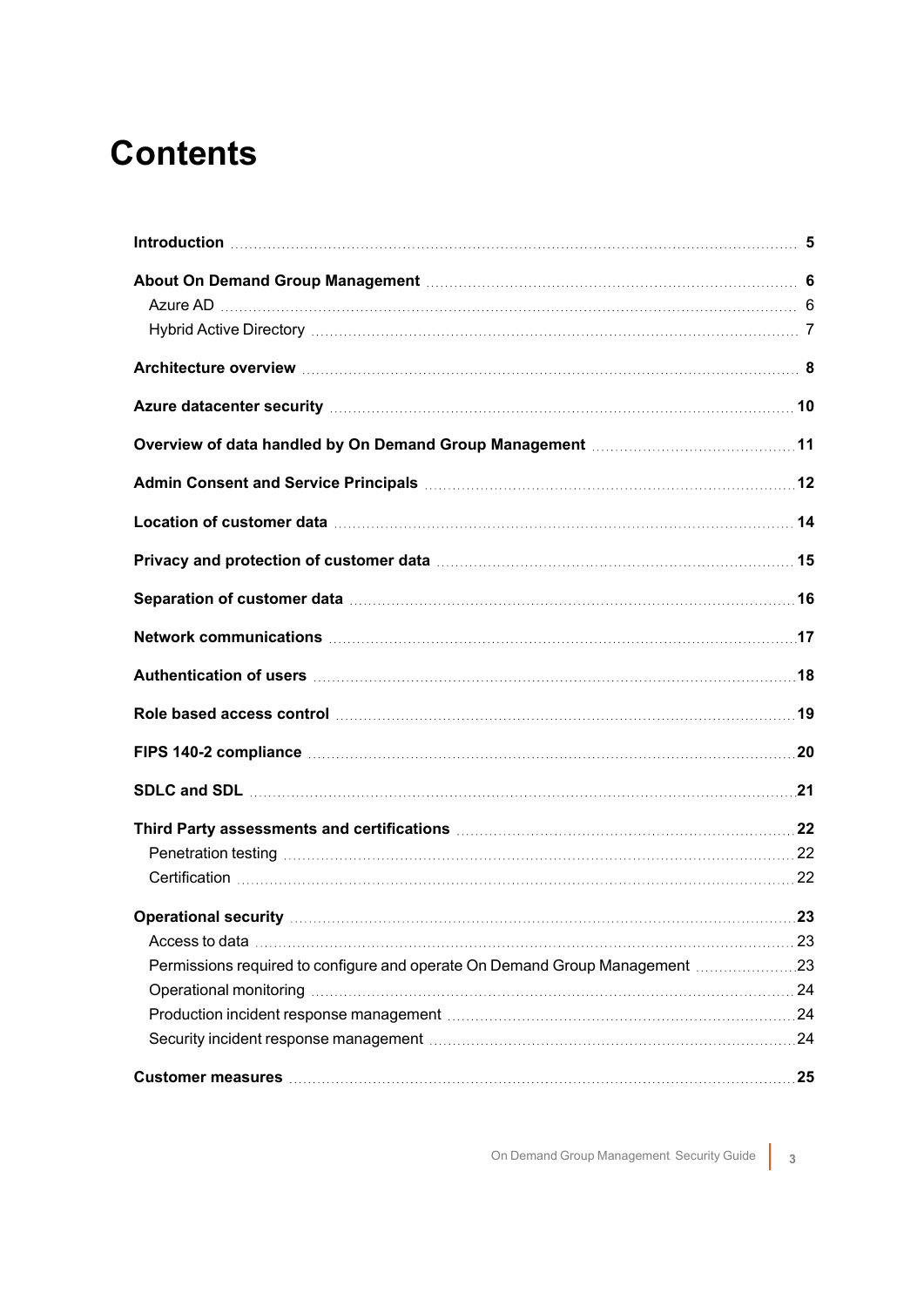| About us                                                                                                                                                                                                                      |  |
|-------------------------------------------------------------------------------------------------------------------------------------------------------------------------------------------------------------------------------|--|
| Technical support resources manufactured and the control of the control of the control of the control of the control of the control of the control of the control of the control of the control of the control of the control |  |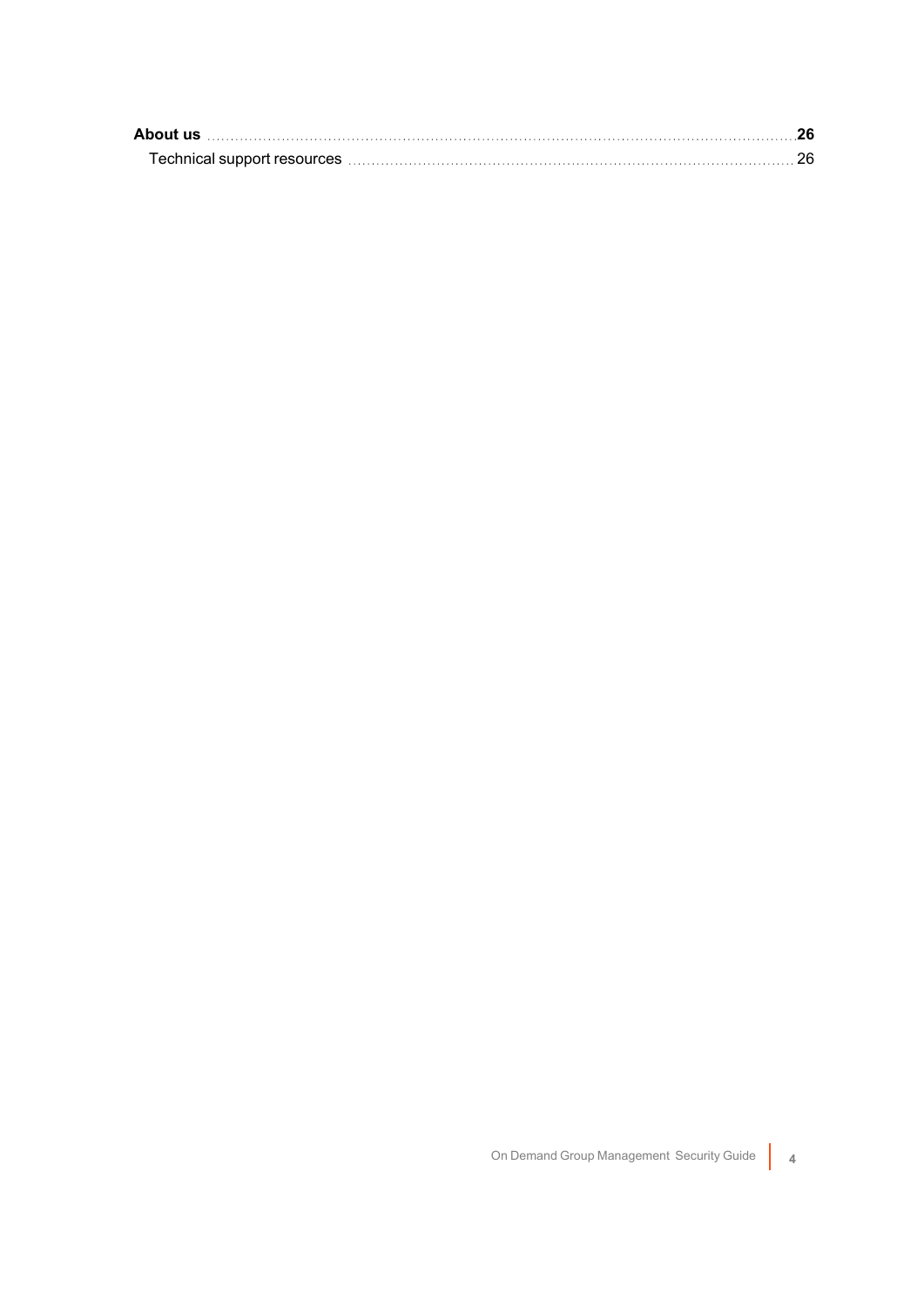# **Introduction**

<span id="page-4-0"></span>Managing information system security is a priority for every organization. In fact, the level of security provided by software vendors has become a differentiating factor for IT purchase decisions. Quest strives to meet standards designed to provide its customers with their desired level of security as it relates to privacy, confidentiality, integrity and availability. This document describes the security features of On Demand Group Management, which includes access control, protection of customer data, secure network communication, and cryptographic standards.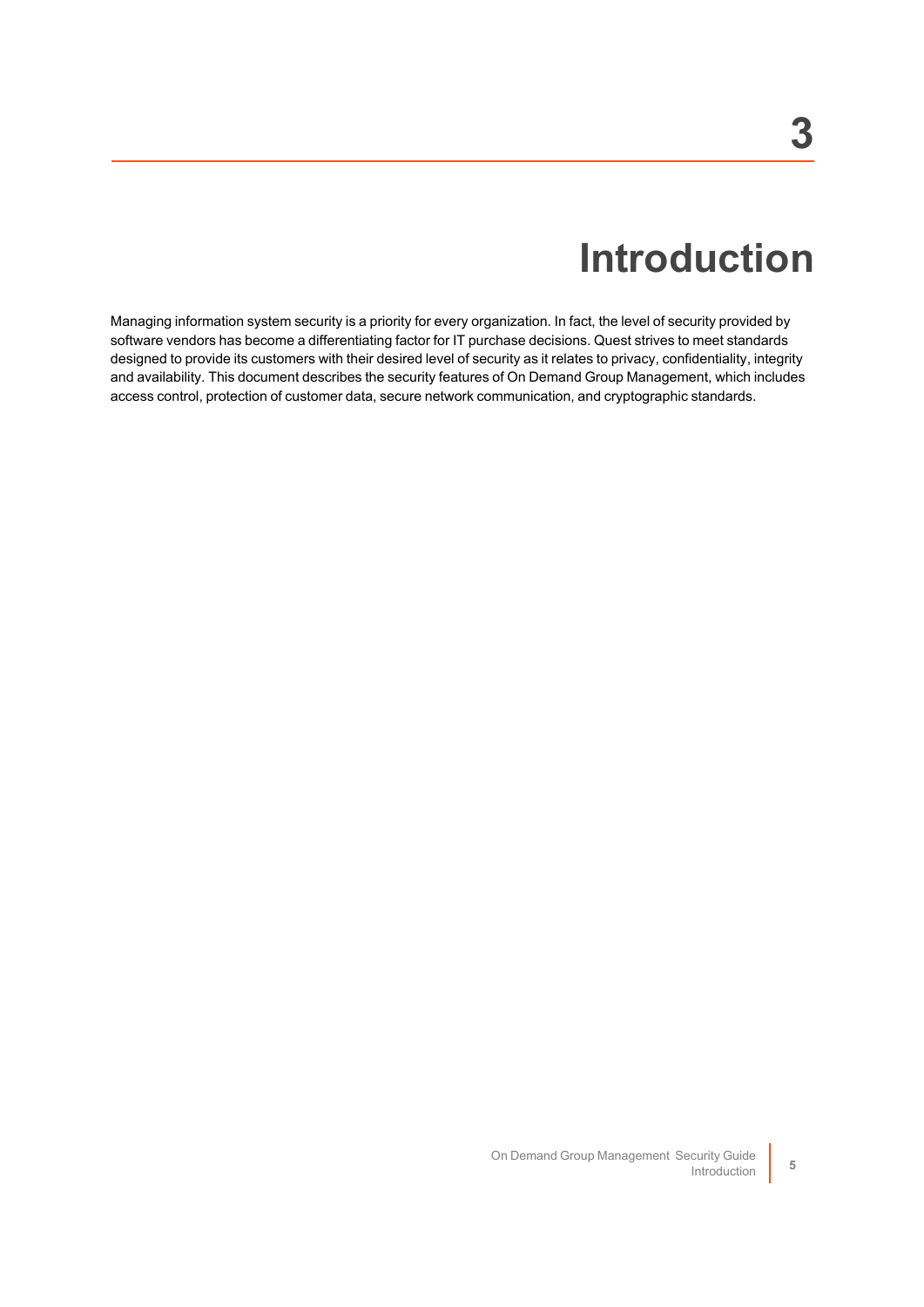# **About On Demand Group Management**

<span id="page-5-0"></span>On Demand Group Management is a cloud-based service on Azure, which provides group management services for Office 365 tenants and Hybrid Active Directory as a Service (SaaS) product solution. The core services provided are outlined in the following diagram.



<span id="page-5-1"></span>Figure 1: Core services of On Demand Group Management

# **Azure AD**

### **Administration:**

Administrators can manage, browse, and search Office 365 groups.

### **End-User Self-Service:**

Users can create or manage groups and distribution lists. All these processes are controlled by management approval workflow.

### **Approval Workflow:**

Administrators can manage and customize request approval workflow procedures for end-users who are requesting groups.

### **Attestation:**

Users can periodically ensure their membership in the group or the group's existence.

On Demand Group Management Security Guide About On Demand Group Management **<sup>6</sup>**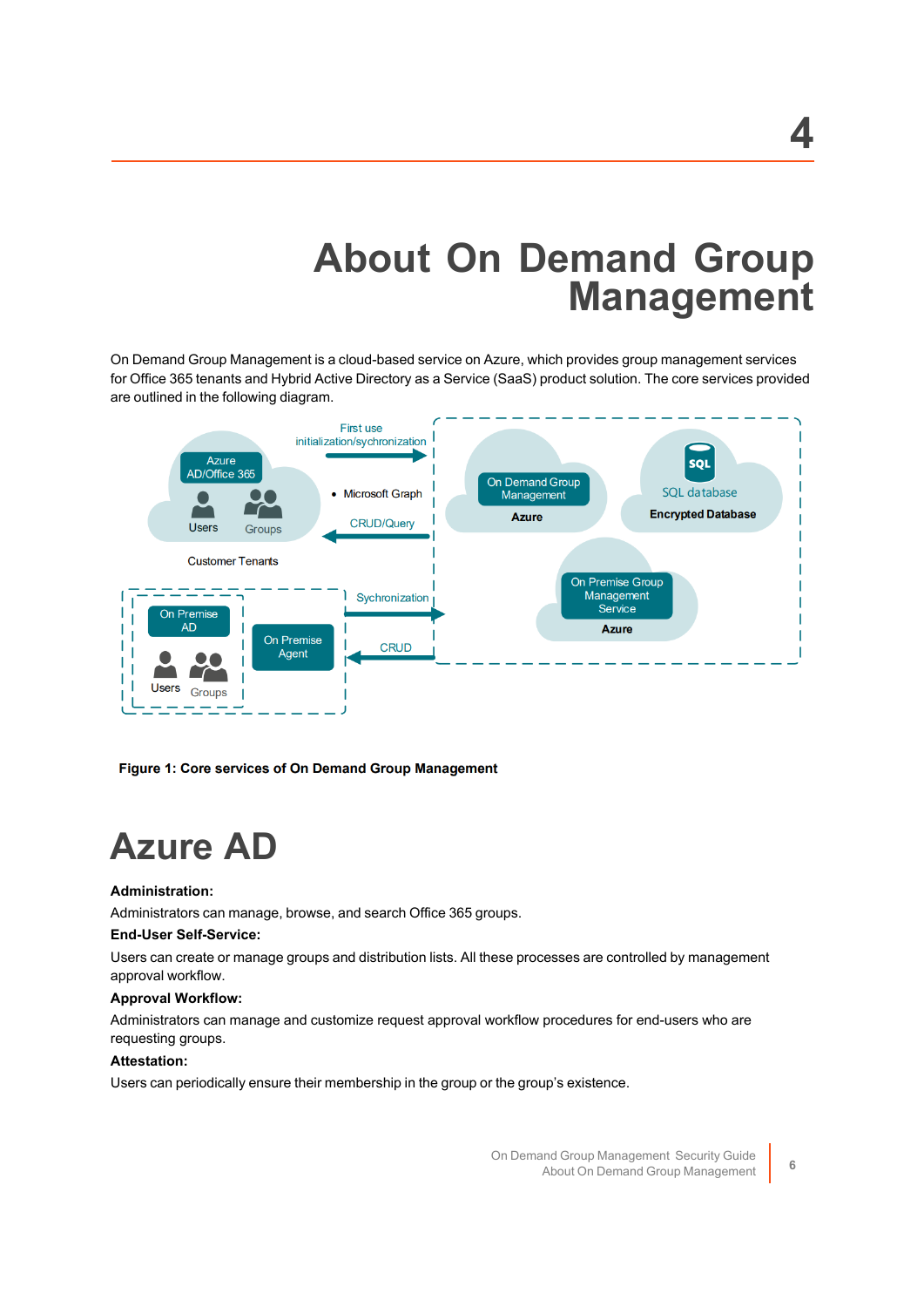### **Report:**

The portal has a suite of modern visualizations to interactively show analytical data.

# <span id="page-6-0"></span>**Hybrid Active Directory**

### **Administration:**

Administrators can manage, browse, and search groups within hybrid AD (also known as On-premises AD where AADC is enabled).

#### **End-User Self-Service:**

Users can manage Hybrid AD groups. All these processes are controlled by management approval workflow.

#### **Approval Workflow:**

Administrators can manage and customize request approval workflow procedures for end-users who are requesting Hybrid AD groups.

### **Attestation:**

Users can periodically ensure the membership in the group is accurate or the group existence is necessary.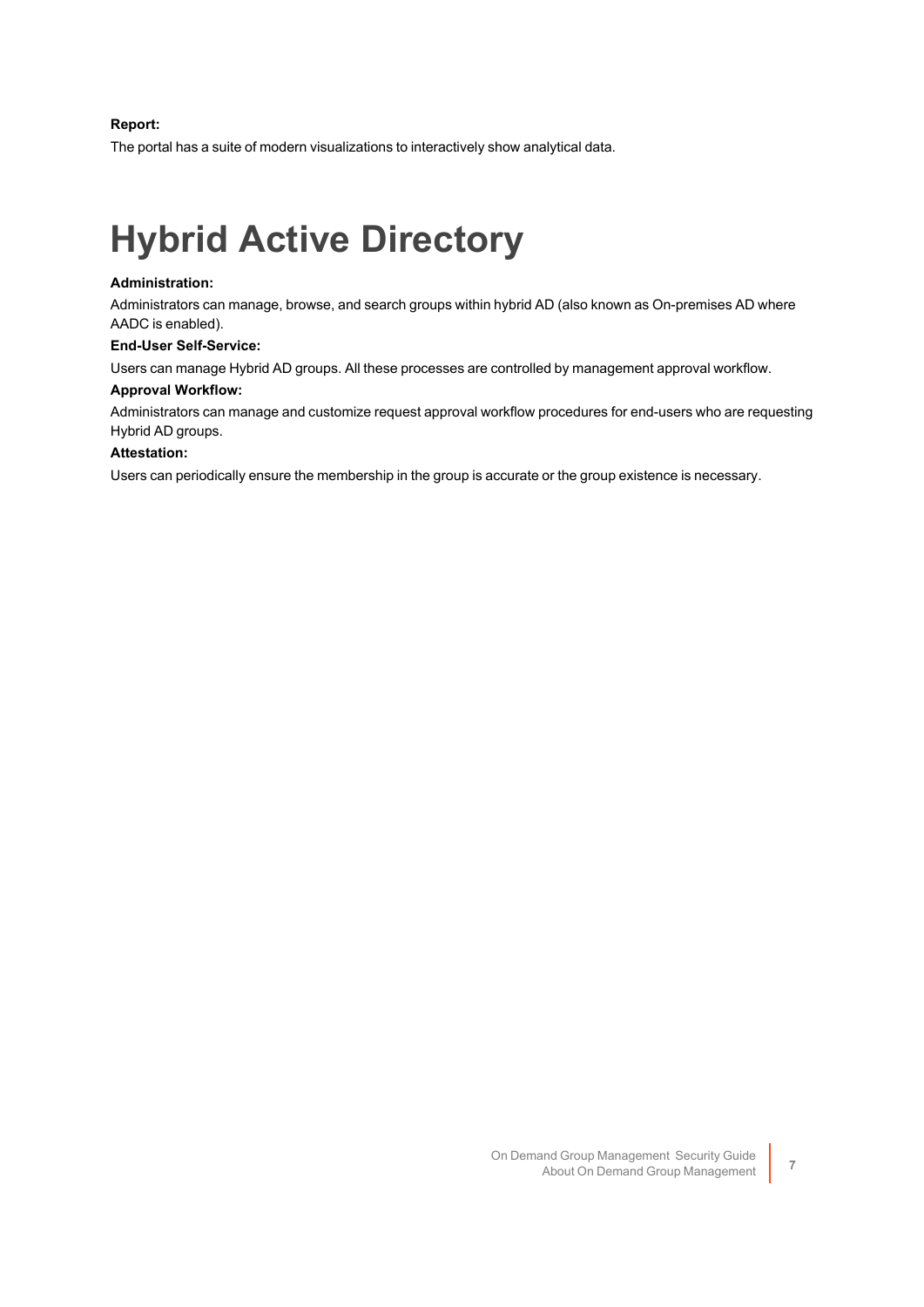# **Architecture overview**

<span id="page-7-0"></span>The following schemes shows the key components of the On Demand Group Management configuration.



Figure 2: Admin Portal Architecture Diagram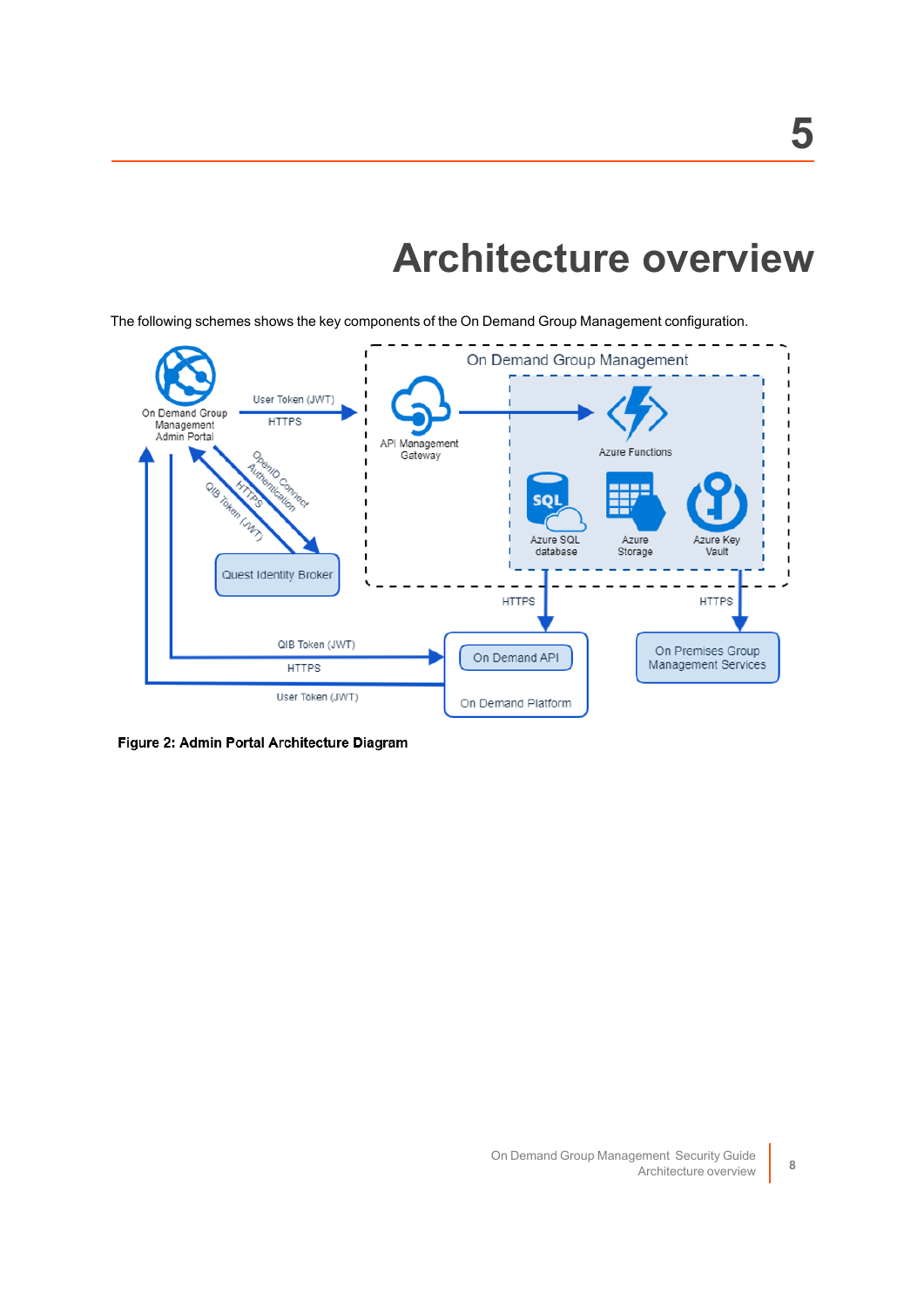

Figure 3: End-User Self Service Architecture Diagram



Figure 4: On-Premises Group Management Architecture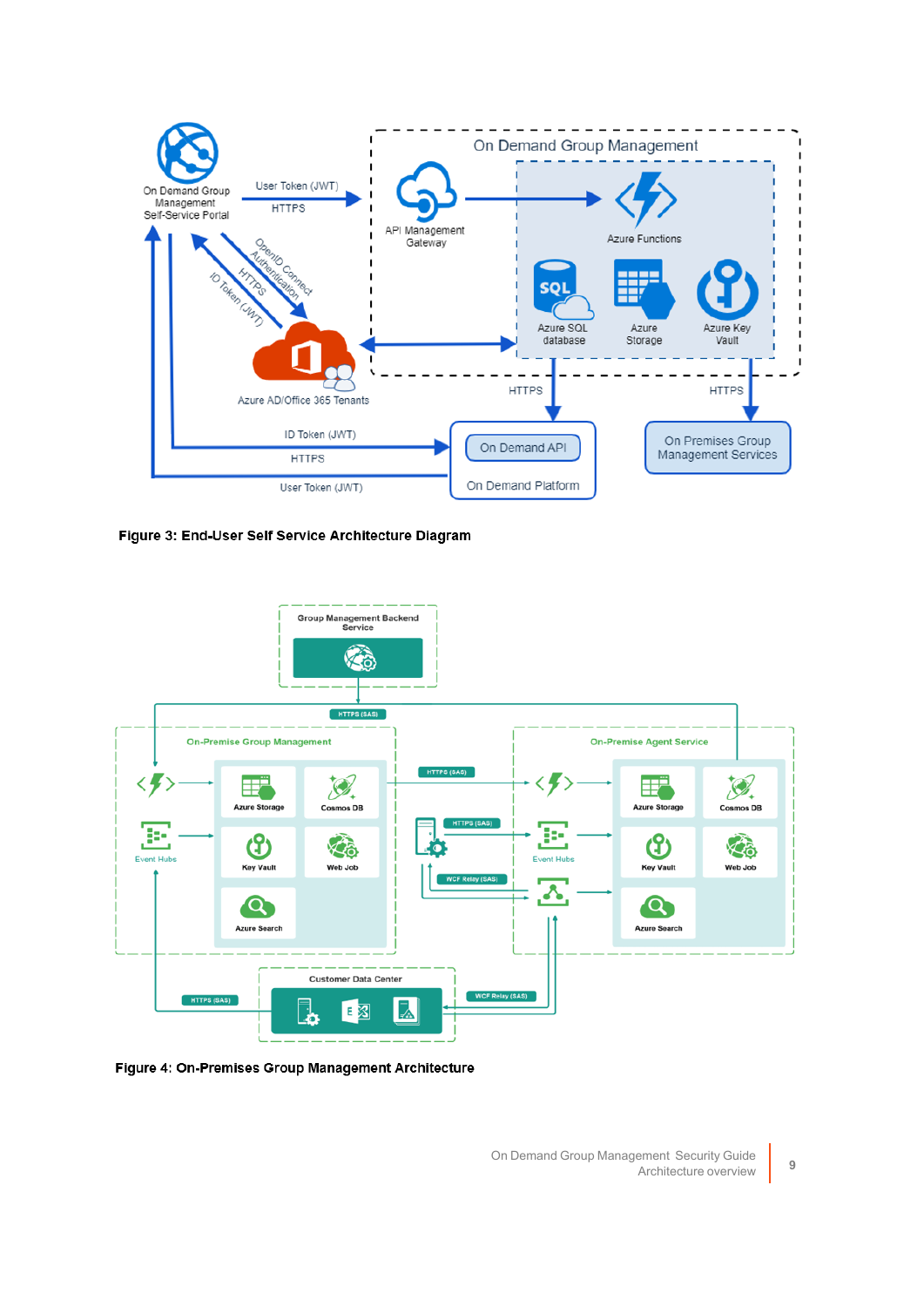# **Azure datacenter security**

<span id="page-9-0"></span>Microsoft Azure datacenters have the highest possible physical security and are considered among the most secure and well protected datacenters in the world. They are subject to regular audits and certifications including Service Organization Controls (SOC) 1, SOC 2 and ISO/IEC 27001:2005. Relevant references with additional information about the Windows Azure datacenter security can be found here:

- Microsoft Azure Trust Center: [https://azure.microsoft.com/en-us/overview/trusted-cloud/v](https://azure.microsoft.com/en-us/overview/trusted-cloud/)
- Microsoft Trust Center Compliance: [https://www.microsoft.com/en-us/trust-center/compliance/compliance](https://www.microsoft.com/en-us/trust-center/compliance/compliance-overview?service=Azure#Icons)[overview?service=Azure#Icons](https://www.microsoft.com/en-us/trust-center/compliance/compliance-overview?service=Azure#Icons)
- Microsoft's submission to the Cloud Security Alliance STAR registry:<https://cloudsecurityalliance.org/star/registry/>
- Whitepaper: Standard Response to Request for Information Security and Privacy[:http://www.microsoft.com/en-us/download/details.aspx?id=26647](http://www.microsoft.com/en-us/download/details.aspx?id=26647)
- Microsoft Global Datacenters: Security & Compliance: [https://www.microsoft.com/en-us/cloud](https://www.microsoft.com/en-us/cloud-platform/global-datacenters)[platform/global-datacenters](https://www.microsoft.com/en-us/cloud-platform/global-datacenters)
- Azure data-at-rest Encryption Best Practices: [https://microsoft.com/en-us/azure-security-data-encryption](https://microsoft.com/en-us/azure-security-data-encryption-best-practices)[best-practices](https://microsoft.com/en-us/azure-security-data-encryption-best-practices)
- Azure data security and encryption best practices: [https://docs.microsoft.com/en](https://docs.microsoft.com/en-us/azure/security/fundamentals/data-encryption-best-practices)[us/azure/security/fundamentals/data-encryption-best-practices](https://docs.microsoft.com/en-us/azure/security/fundamentals/data-encryption-best-practices)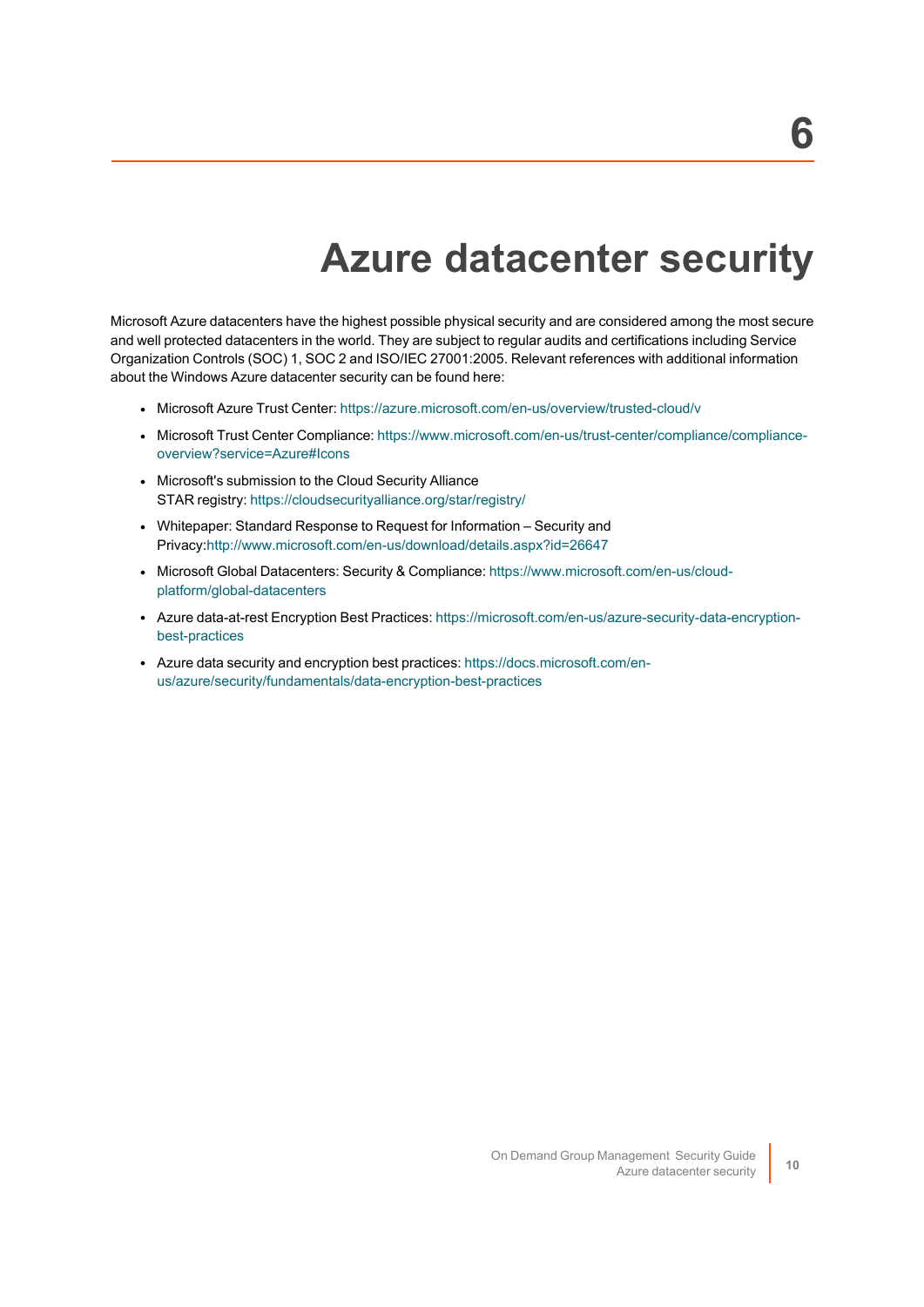# <span id="page-10-0"></span>**Overview of data handled by On Demand Group Management**

On Demand Group Management takes advantage of Microsoft Graph API to manage and store customer's Azure Active Directory and Office 365 users, groups, membership, and so on. On Demand Group Management manages the following types of customer data:

- On Demand Group Management stores customer's data, such as Azure Active Directory user/group information, naming rules, security levels, categories, and son on, in Azure SQL database.
- On Demand Group Management stores intermediate data for functionality, such as to request payload, data to be processed and son on, in Azure tables and blobs.
- On Demand Group Management stores Office 365 Service Account in Azure Key Vault as remote PowerShell credentials to manage Distribution Lists and Mail-enabled Security Groups.

On Demand Hybrid Group Management uses Microsoft WCF Service to manager and store customer's Active Directory users/groups, organizations, domains, group memberships, and so on. On Demand Hybrid Group Management manages the following types of customer data:

- On Demand Hybrid Group Management stores customer's data, such as on-premises Active Directory user/group information, organization information, domain information, synchronization information, and so on, in Azure Cosmos DB.
- On Demand Hybrid Group Management stores intermediate data for functionality, such as request payload, data to be processed and so on (excluding password), in Azure message queues
- On Demand Hybrid Agent Service stores the Active Directory Administrator account and Exchange Service credentials in Azure Key Vaults to synchronize Active Directory user/group information.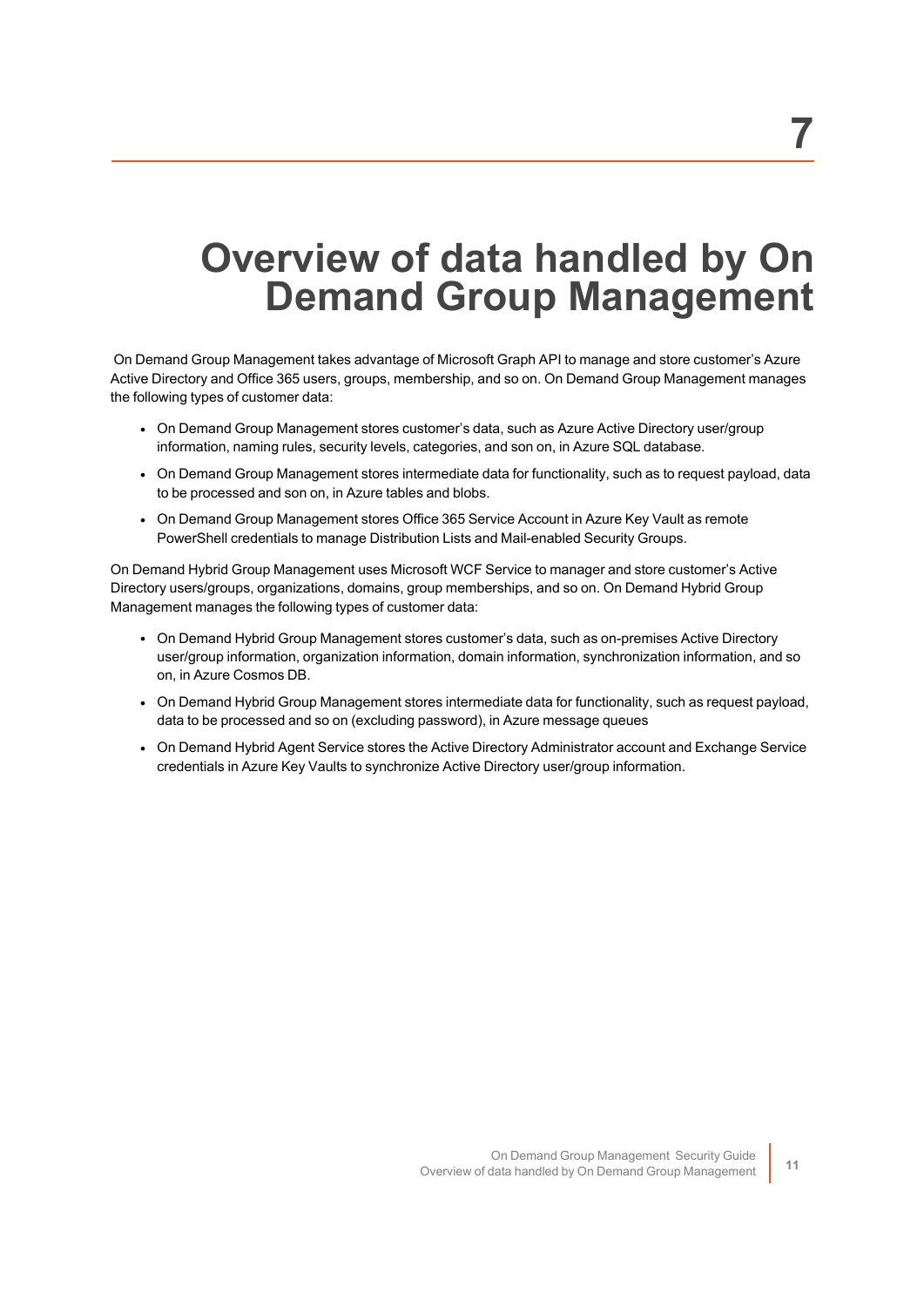### **Admin Consent and Service Principals**

<span id="page-11-0"></span>On Demand Group Management requires access to the customer's Azure Active Directory. The customer grants that access using the Microsoft Admin Consent process, which will create a Service Principal in the customer's Azure Active Directory with minimum consents required by On Demand Group Management (Groups, Users). The Service Principal is created using Microsoft's OAuth certificate based client credentials grant flow <https://docs.microsoft.com/en-us/azure/active-directory/develop/v2-oauth2-client-creds-grant-flow>. Customers can revoke Admin Consent at any time. See [https://docs.microsoft.com/en-us/azure/active-directory/manage](https://docs.microsoft.com/en-us/azure/active-directory/manage-pps/delete-application-portal)[pps/delete-application-portal](https://docs.microsoft.com/en-us/azure/active-directory/manage-pps/delete-application-portal) and [https://docs.microsoft.com/en-us/skype-sdk/trusted-application](https://docs.microsoft.com/en-us/skype-sdk/trusted-application-api/docs/tenantadminconsent)[api/docs/tenantadminconsent](https://docs.microsoft.com/en-us/skype-sdk/trusted-application-api/docs/tenantadminconsent) for details.

The following is the base consent required by On Demand Group Management.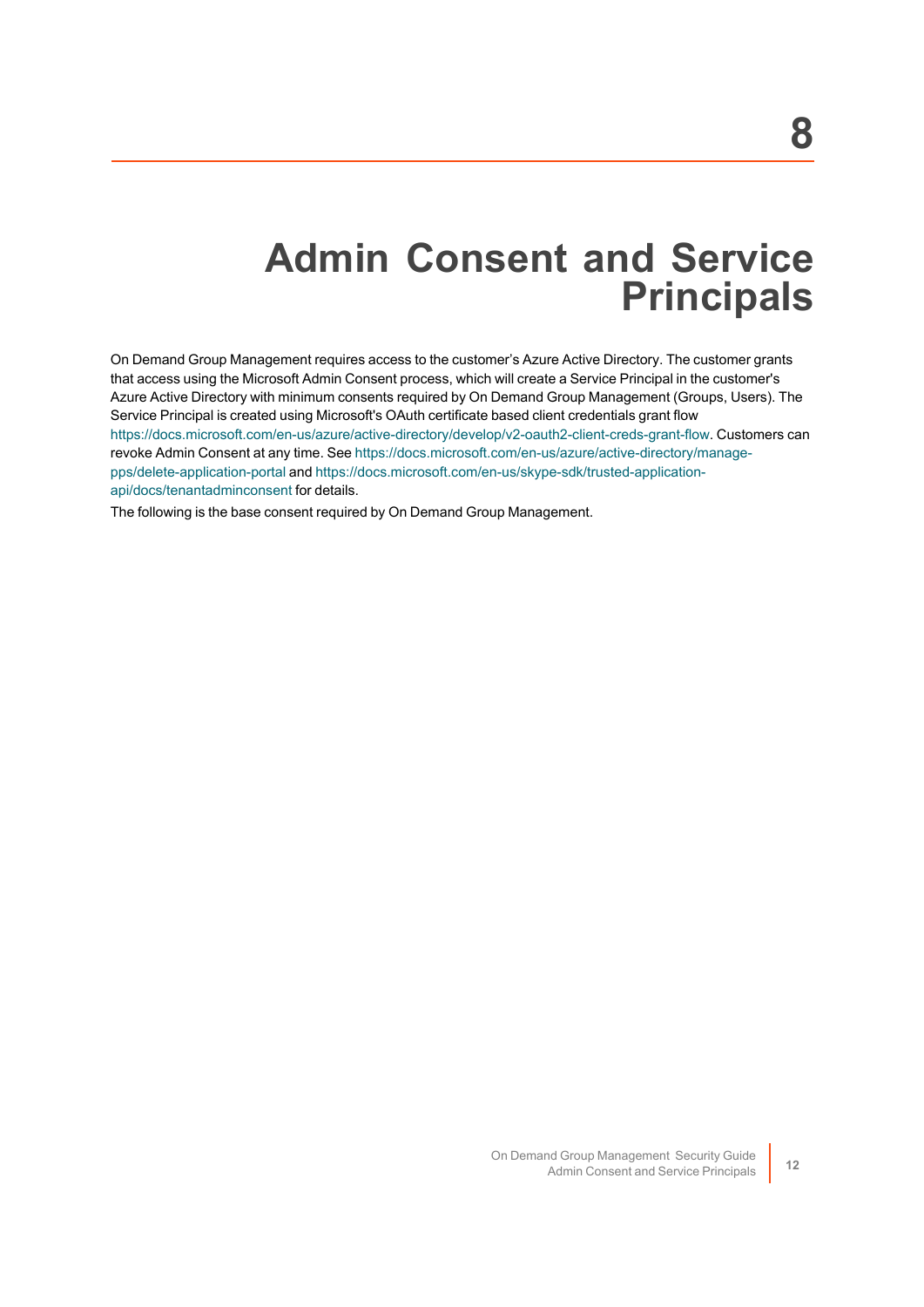

### Permissions requested Review for your organization

Quest On Demand - Group Management quest.com

This application is not published by Microsoft or your organization.

This app would like to:

- $\vee$  Read directory data
- $\vee$  Read and write all groups
- $\angle$  Read and write all users' full profiles
- $\vee$  Sign in and read user profile

If you accept, this app will get access to the specified resources for all users in your organization. No one else will be prompted to review these permissions.

Accepting these permissions means that you allow this app to use your data as specified in their terms of service and privacy statement. You can change these permissions at https://myapps.microsoft.com. Show details

Does this app look suspicious? Report it here

Cancel **Accept**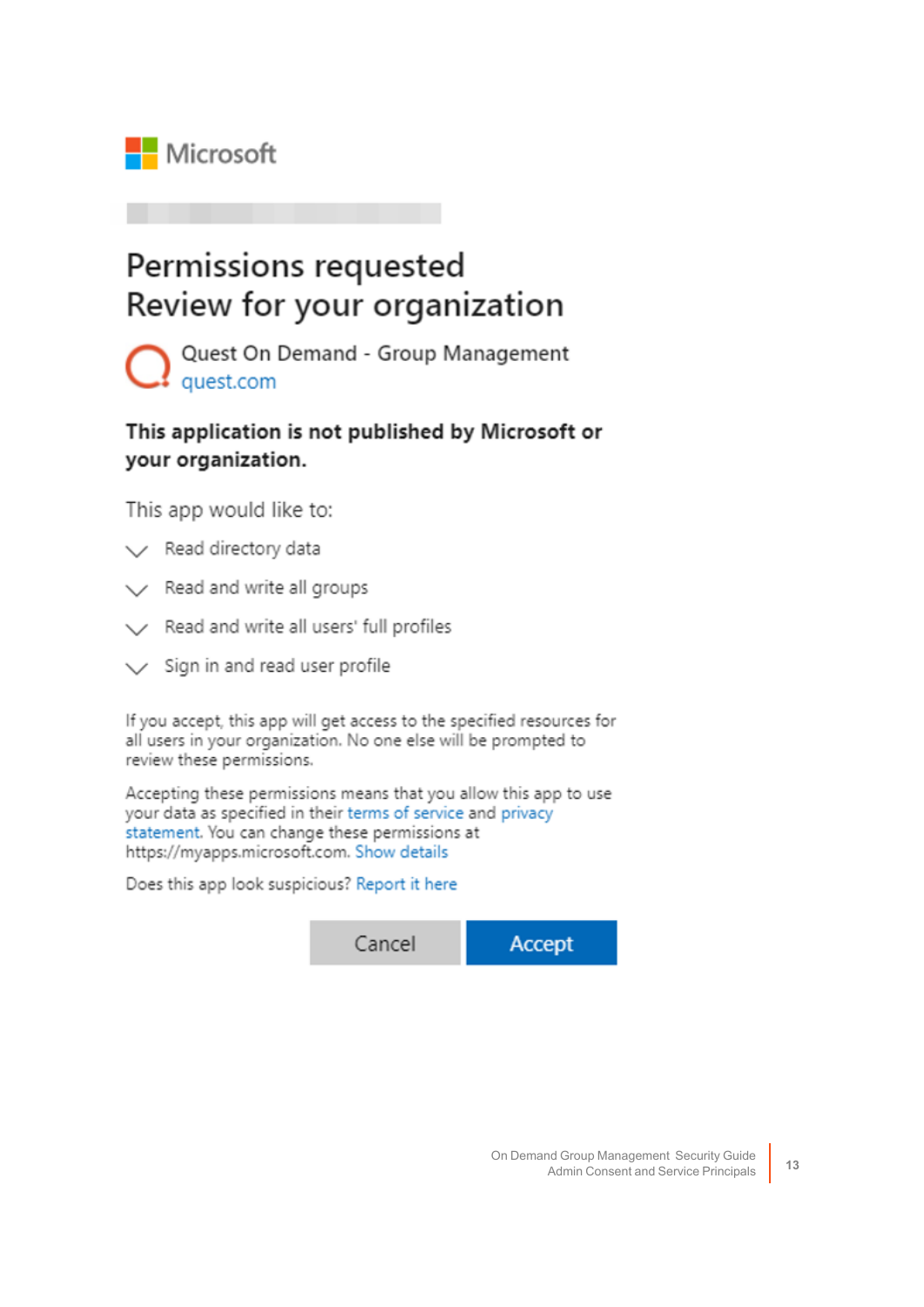# **Location of customer data**

<span id="page-13-0"></span>When a customer signs up for On Demand, they select the region in which to run their On Demand organization. All computation is performed and all data is stored in the selected region. The currently supported regions can be found here [https://regions.quest-on-demand.com/.](https://regions.quest-on-demand.com/)

• On Demand Group Management stores customer data in Azure SQL database, Azure Cosmos DB (Hybrid only) and Azure Table, Queues (Hybrid only), Blobs, Key Vault – encrypted at rest, in Azure US (West US 2), CA (Canada Central), EU (North Europe), UK (UK South), AU (Australia East) datacenter.

Windows Azure Storage, including the Blobs, Tables, and Queues storage structures, are replicated three times in the same datacenter for resiliency against hardware failure. The data is replicated across different fault domains to increase availability. All replication datacenters reside within the geographic boundaries of the selected region.

See this Microsoft reference for more details: [https://docs.microsoft.com/en](https://docs.microsoft.com/en-us/azure/storage/common/storage-redundancy)[us/azure/storage/common/storage-redundancy](https://docs.microsoft.com/en-us/azure/storage/common/storage-redundancy)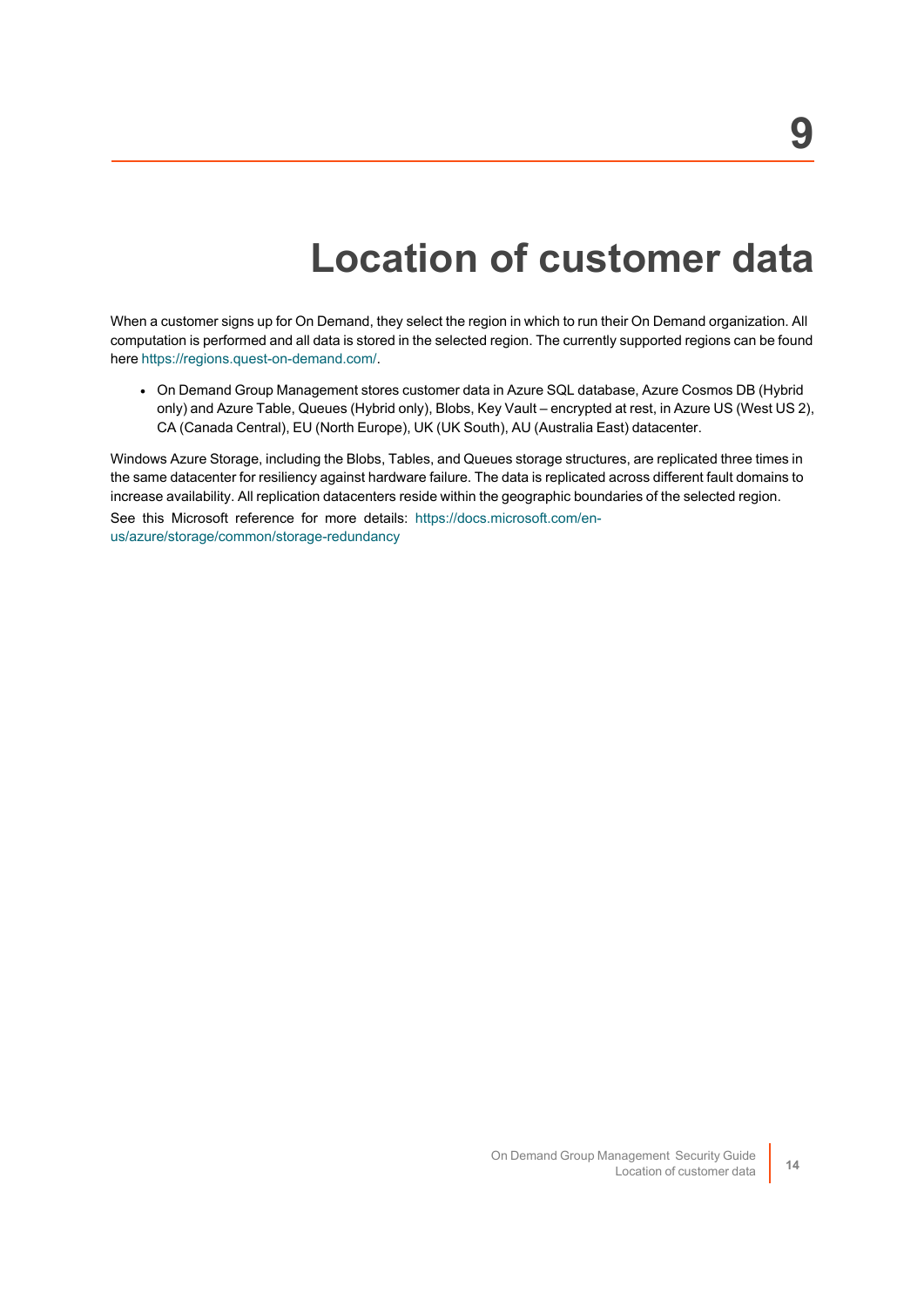# <span id="page-14-0"></span>**Privacy and protection of customer data**

Customer data is differentiated and separated by customer's organization and customer's tenant. Each organization has its own organization ID(GUID). Tenant data is differentiated by Office 365 Tenant ID (GUID). The database stores the customer's data, including Azure Active Directory and Office 365 users, groups, and their associated properties. The Azure SQL database and Azure Storage where the customer's data is stored, protected, and encrypted by Azure SQL database and Azure Storage encryption at rest.

Customer data is differentiated and separated by customer's organization and customer's tenant. Each organization has its own organization ID(GUID). Tenant data is differentiated by Office 365 Tenant ID (GUID). The database stores the customer's data, including Azure Active Directory and Office 365 users, groups, and their associated properties. The Azure SQL database and Azure Storage where the customer's data is stored, protected, and encrypted by Azure SQL database and Azure Storage encryption at rest.

For more information about Azure Cosmos DB database, Azure SQL Database, and Azure Storage encryption at rest, click the following links:

- <https://docs.microsoft.com/en-us/azure/cosmos-db/database-encryption-at-rest>
- <https://docs.microsoft.com/en-us/azure/storage/common/storage-service-encryption>
- <sup>l</sup> [https://docs.microsoft.com/en-us/azure/azure-sql/database/transparent-data-encryption-tde](� https://docs.microsoft.com/en-us/azure/azure-sql/database/transparent-data-encryption-tde-overview?tabs=azure-portal)[overview?tabs=azure-portal](� https://docs.microsoft.com/en-us/azure/azure-sql/database/transparent-data-encryption-tde-overview?tabs=azure-portal)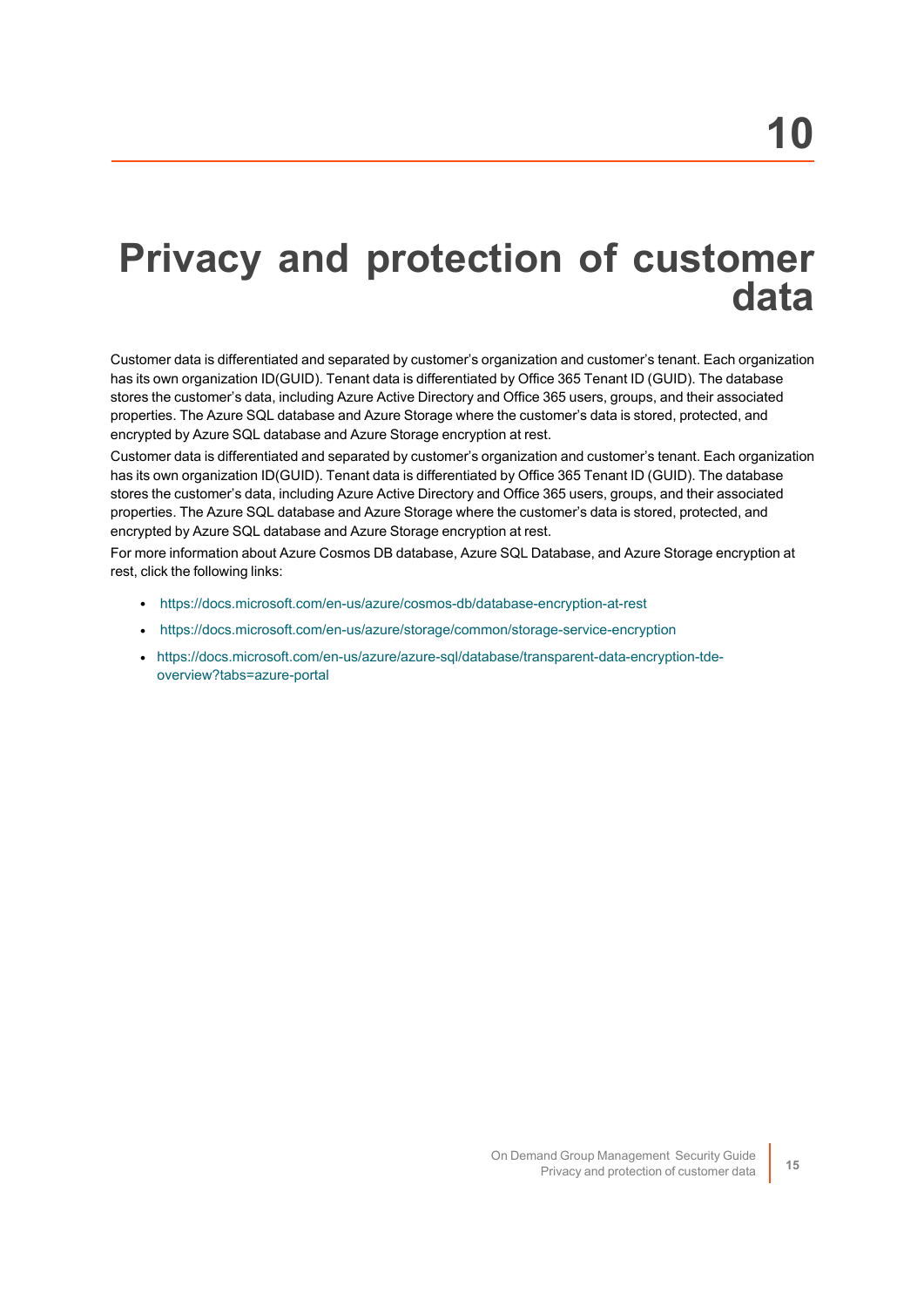# **Separation of customer data**

<span id="page-15-0"></span>A common concern related to cloud based services is the prevention of commingling of data that belongs to different customers. On Demand Group Management has architected its solution to specifically prevent such data commingling by logically separating customer data.

Customer data are differentiated using a Customer Organization Identifier. The Customer Organization Identifier is a unique identifier obtained from the Quest On Demand Core that is created when the customer signs up with the application.

This identifier is used throughout the solution to ensure strict data separation of customers' data in Azure SQL database and during processing.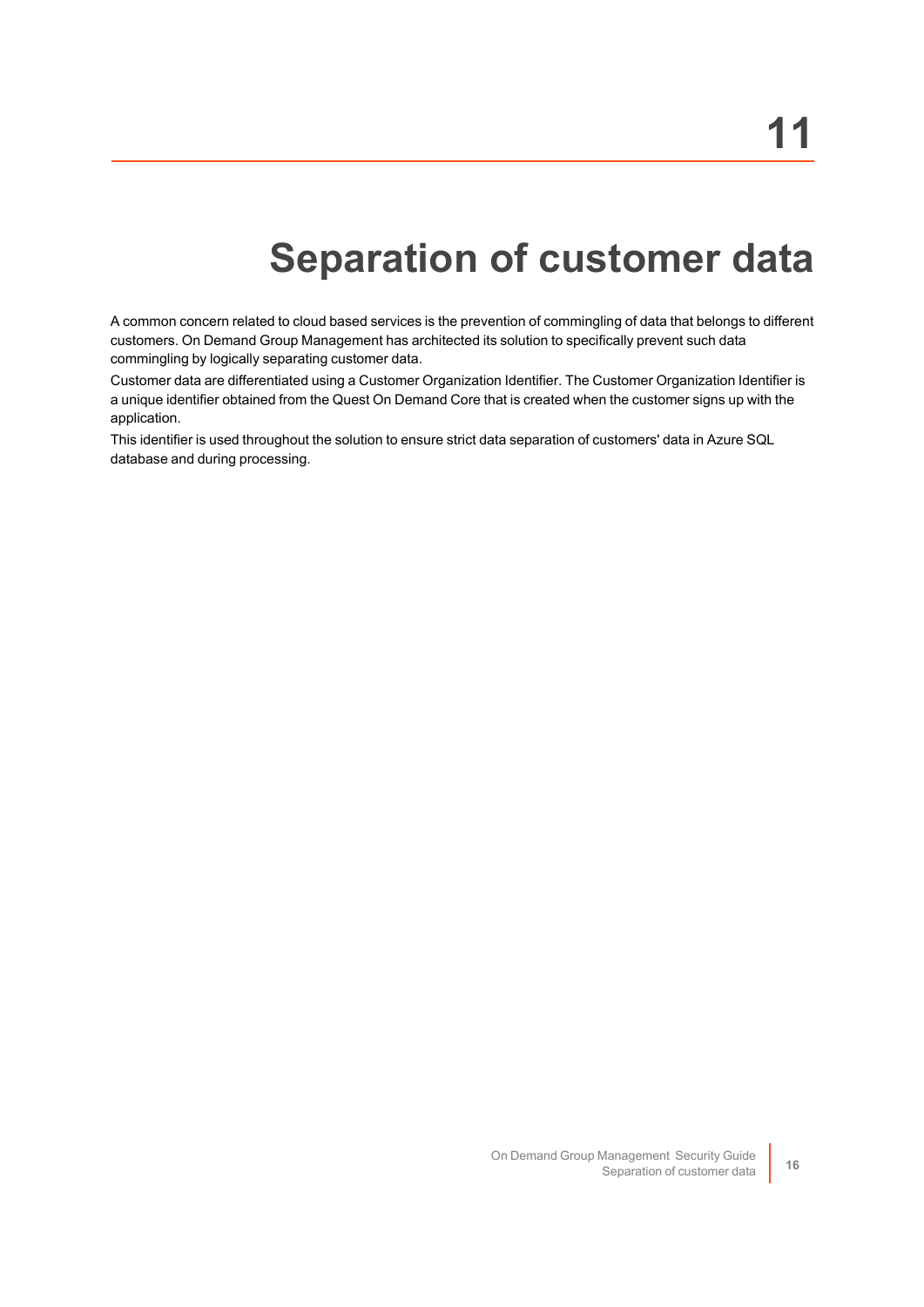# **Network communications**

<span id="page-16-0"></span>All external communications are secured with HTTPS (TLS 1.2) to theOn Demand Group Management User Interface. No internal service can be accessed without a valid JWT token. See Figure 2 and Figure 3 for the communication paths using HTTPS.

- The external HTTPS certificate for On Demand Group Management End-user self service uses a level 2 domain certificate for \*.quest-on-demand.com by GoDaddy.
- There are no unsecured HTTP calls within On Demand Group Management.

For authentication, the communication between a customer's browser and the Quest Identity Broker is secured using HTTPS. The browser securely stores the access tokens and transmits the access token to the On Demand application using HTTPS when making authenticated REST calls.

The Group Management on-premises agents communicate via the Azure WCF Relay service. This service communicates via TCP using HTTPS and ports 5671 and 9532. All communications between the On-Premises management service and the agent requires a valid shared-access-signature (SAS).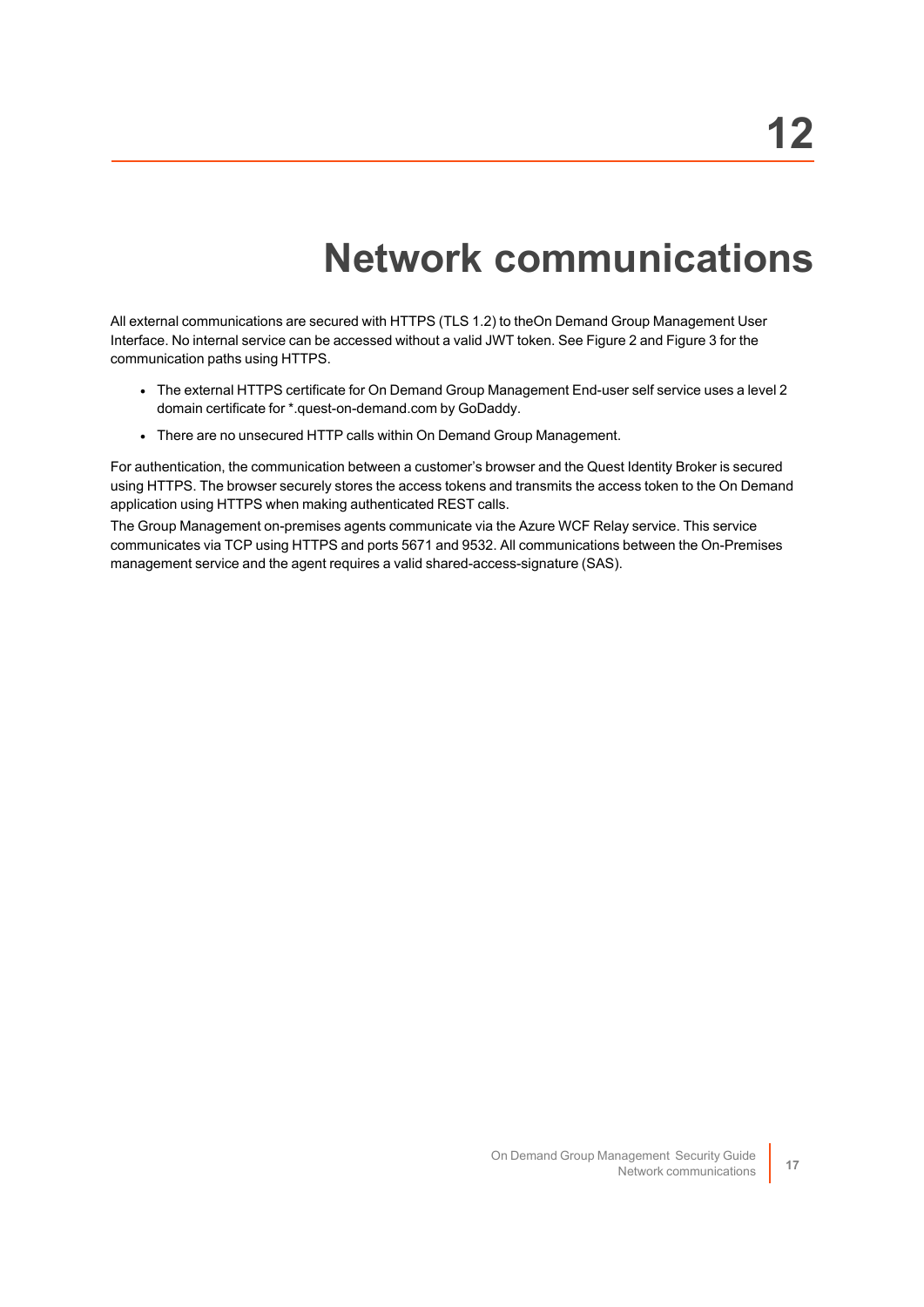# **Authentication of users**

<span id="page-17-0"></span>The customer of Azure Active Directory logs in to the End-user self-service portal by providing their own Office 365 Tenant account credentials (Microsoft OAuth 2.0 authorization code flow).

The customer logs in to the On Demand Group Management Admin Portal by providing On Demand user account credentials.

Customer login is authenticated by independent region service.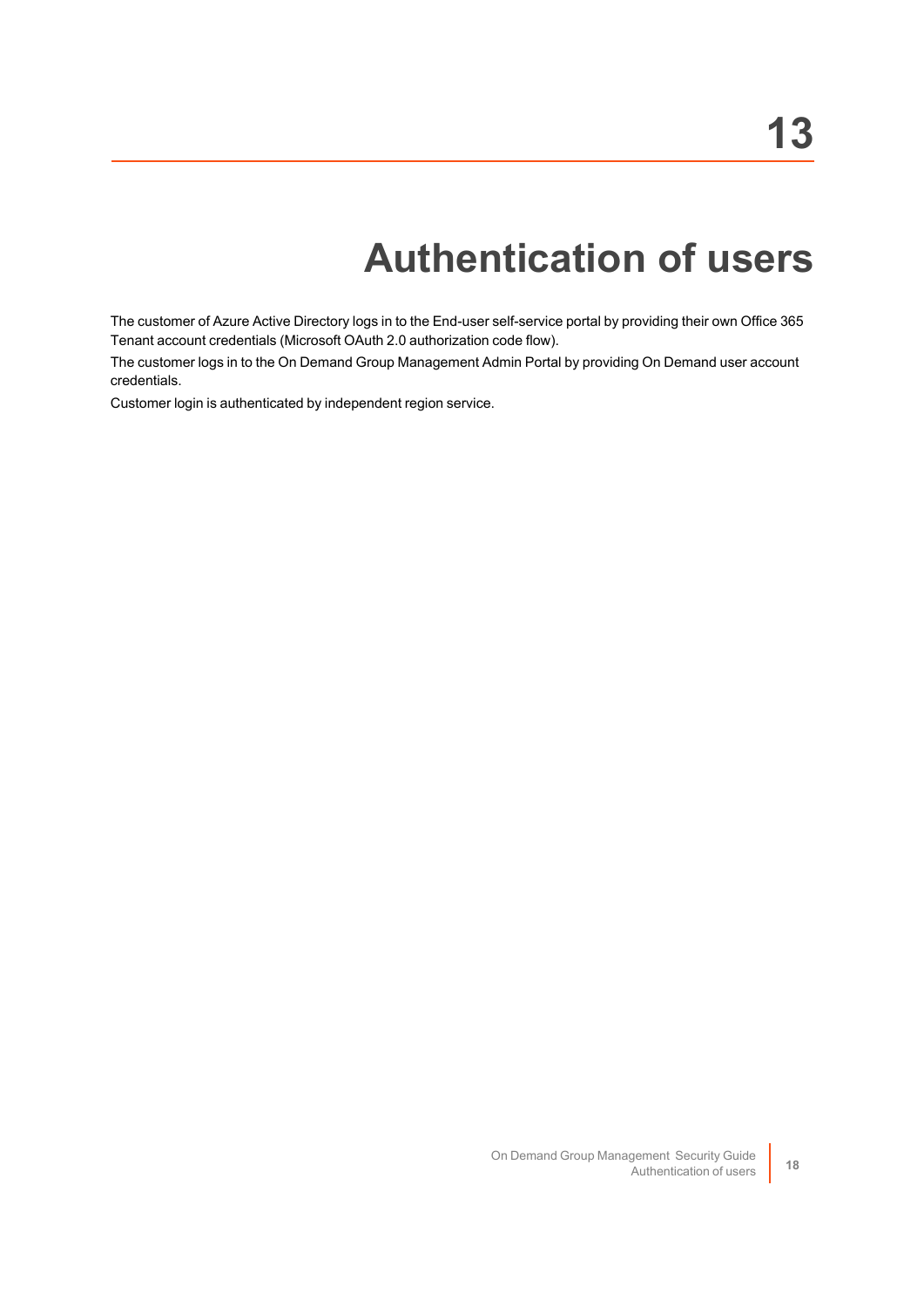### **Role based access control**

<span id="page-18-0"></span>On Demand Group Management does provide the common authentication via Quest Identity Broker. Quest On Demand is configured with default roles that cannot be edited or deleted, and also allows you to add custom roles to make permissions more granular. Each access control role has a specific set of permissions that determines what tasks a user assigned to the role can perform. For more information on role-based access control, please refer to the Quest On Demand product [documentation.](https://support.quest.com/technical-documents/on-demand-global-settings/user-guide/adding-users-to-an-organization/adding-users-and-assigning-a-role)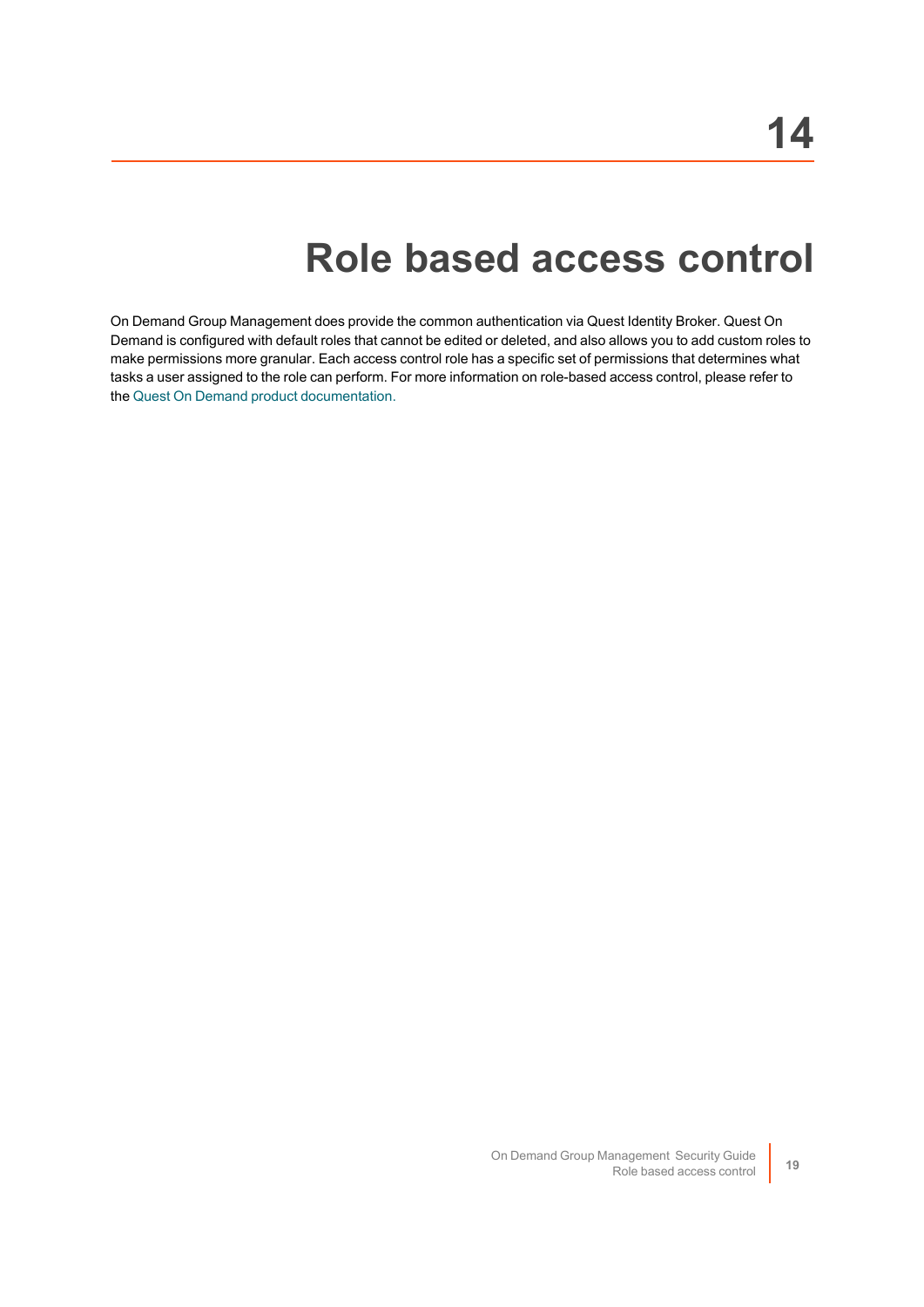# **FIPS 140-2 compliance**

<span id="page-19-0"></span>On Demand Group Management cryptographic usage is based on Azure FIPS 140-2 compliant cryptographic functions.

On Demand Group Management FIPS 140-2 compliance refers to Azure FIPS 140-2 at

[https://www.microsoft.com/en-us/trustcenter/Compliance/FIPS.](https://www.microsoft.com/en-us/trustcenter/Compliance/FIPS)

Microsoft and FIPS: [https://docs.microsoft.com/en-us/compliance/regulatory/offering-FIPS-140-2?view=o365](https://docs.microsoft.com/en-us/compliance/regulatory/offering-FIPS-140-2?view=o365-worldwide) [worldwide](https://docs.microsoft.com/en-us/compliance/regulatory/offering-FIPS-140-2?view=o365-worldwide)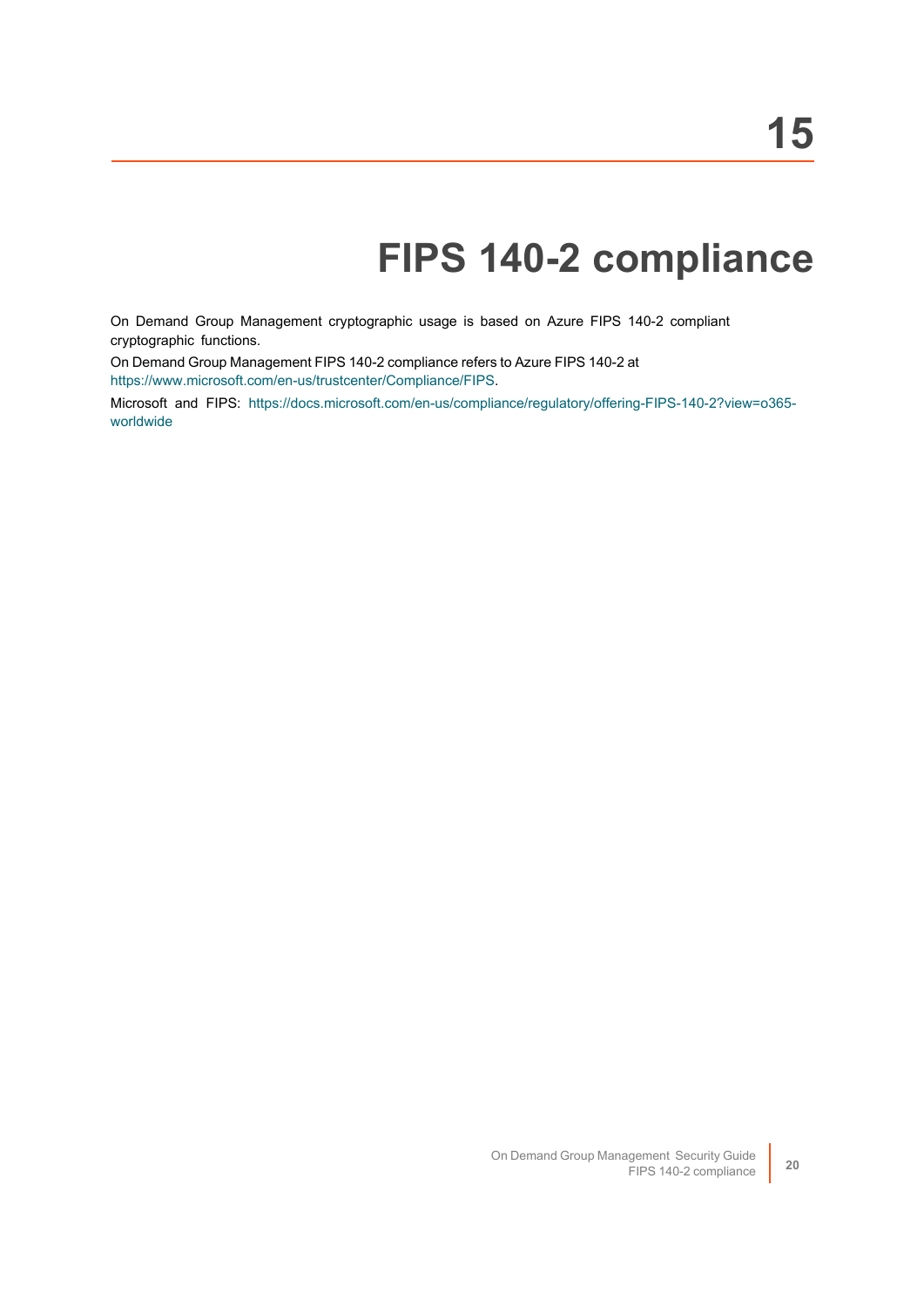# **SDLC and SDL**

<span id="page-20-0"></span>The On Demand team follows a strict Quality Assurance cycle.

- Access to source control and build systems is protected by domain security, meaning that only employees on Quest's corporate network have access to these systems. Therefore, should an On Demand developer leave the company, this individual will no longer be able to access On Demand systems.
- All code is versioned in source control.
- All product code is reviewed by another developer before check in.

In addition, the On Demand Development team follows a managed Security Development Lifecycle (SDL) which includes:

- MS-SDL best practices.
- Threat modeling.
- OWASP guidelines.
- Regularly scheduled static code analysis is performed on regular basis.
- Regularly scheduled vulnerability scanning is performed on regular basis.
- Segregated Development, Pre-Production, and Production environments. Customer data is not used in Development and Pre-Production environments.

On Demand developers go through the same set of hiring processes and background checks as other Quest employees.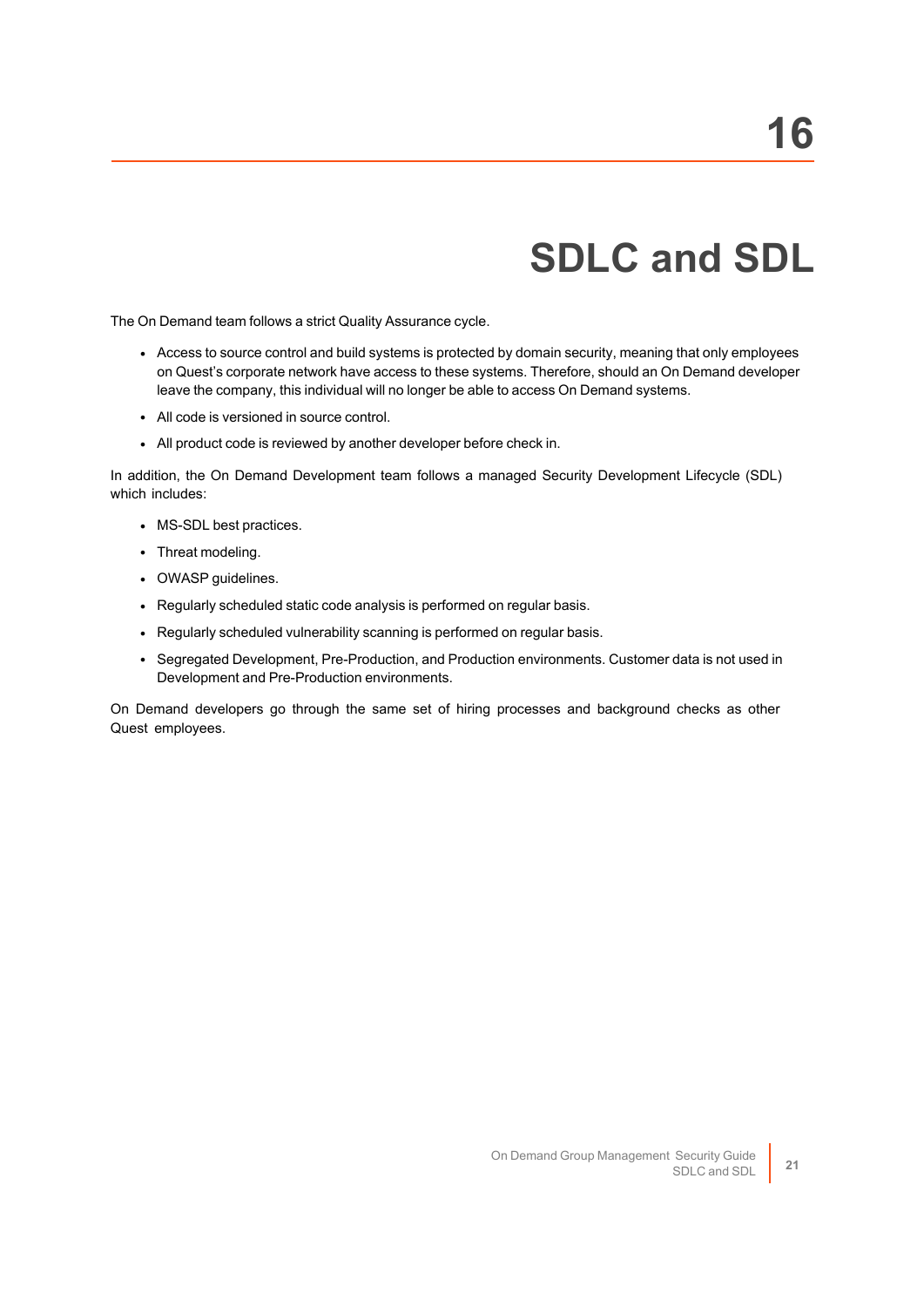### <span id="page-21-0"></span>**Third Party assessments and certifications**

# <span id="page-21-1"></span>**Penetration testing**

On Demand has undergone a third party security assessment and penetration testing yearly since 2017. The assessment includes but is not limited to:

- Manual penetration testing
- Static code analysis with Third Party tools to identify security flaws

A summary of the results is available upon request. No OWASP Top 10 critical or high risk issues have been identified.

# <span id="page-21-2"></span>**Certification**

On Demand is included in the scope of the Platform Management ISO/IEC 27001, 27017 and 27018 certification:

- ISO/IEC 27001 Information technology Security techniques Information security management systems — Requirements : **C710-ISMS222-07-19**, valid until **2022-07-29**.
- ISO/IEC 27017 Information technology Security techniques Code of practice for information security controls based on ISO/IEC 27002 for cloud services: **C711-ITCS2-07-19**, valid until **2022-07-29**.
- ISO/IEC 27018 Information technology Security techniques Code of practice for protection of personally identifiable information (PII) in public clouds acting as PII processors: **C712-ITPII2-07-19**, valid until **2022-07-29**.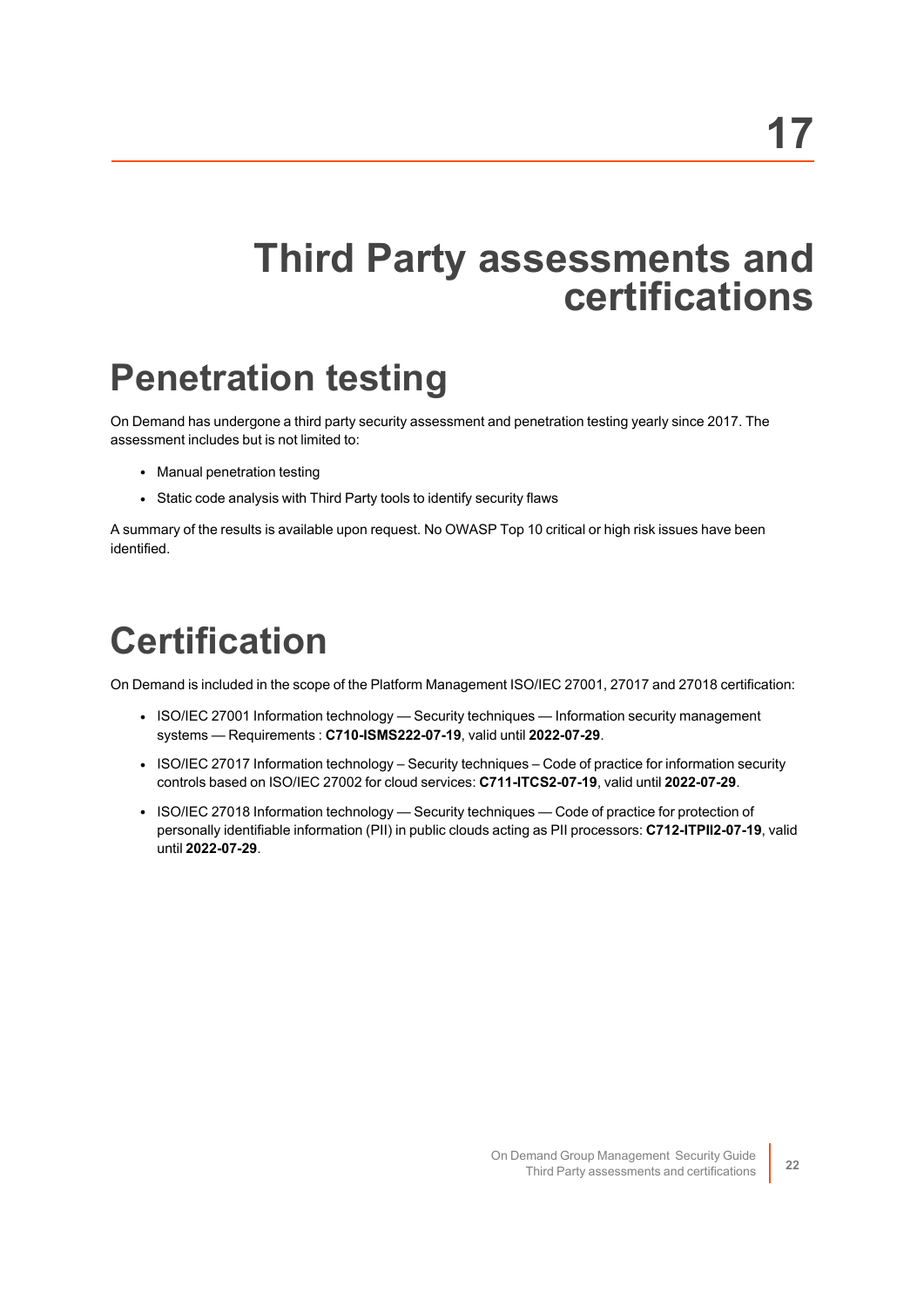# **Operational security**

<span id="page-22-0"></span>Source control and build systems can only be accessed by Quest employees on Quest's corporate network (domain security.) If a developer (or any other employee with access to On Demand Group Management) leaves the company, the individual immediately loses access to the systems. All code is versioned in source control.

### <span id="page-22-1"></span>**Access to data**

Access to On Demand Group Management data is restricted to Quest Operations team members. On Demand Group Management developers have no access to customer production data.

### <span id="page-22-2"></span>**Permissions required to configure and operate On Demand Group Management**

Quest Operations team members have access to the Quest's production Azure Subscription and monitor this as part of normal day to day operations. On Demand Group Management developers have no access to Quest's production Azure Subscription.

To access On Demand Group Management, a customer representative opens the On Demand website and signs up for an On Demand account. The account is verified via email; thus a valid email address must be provided during registration.

An organization is automatically created once the new account is created.

#### **Prerequisites:**

Azure Active Directory Global Administrator must give the Admin Consent to provision On Demand Group Management for the customer's Azure Active Directory with the following permissions:

#### **Microsoft Graph**

- Read directory data
- Read and write all groups
- Read and write all users' full profiles

#### **Windows Azure Active Directory**

• Sign in and read user profile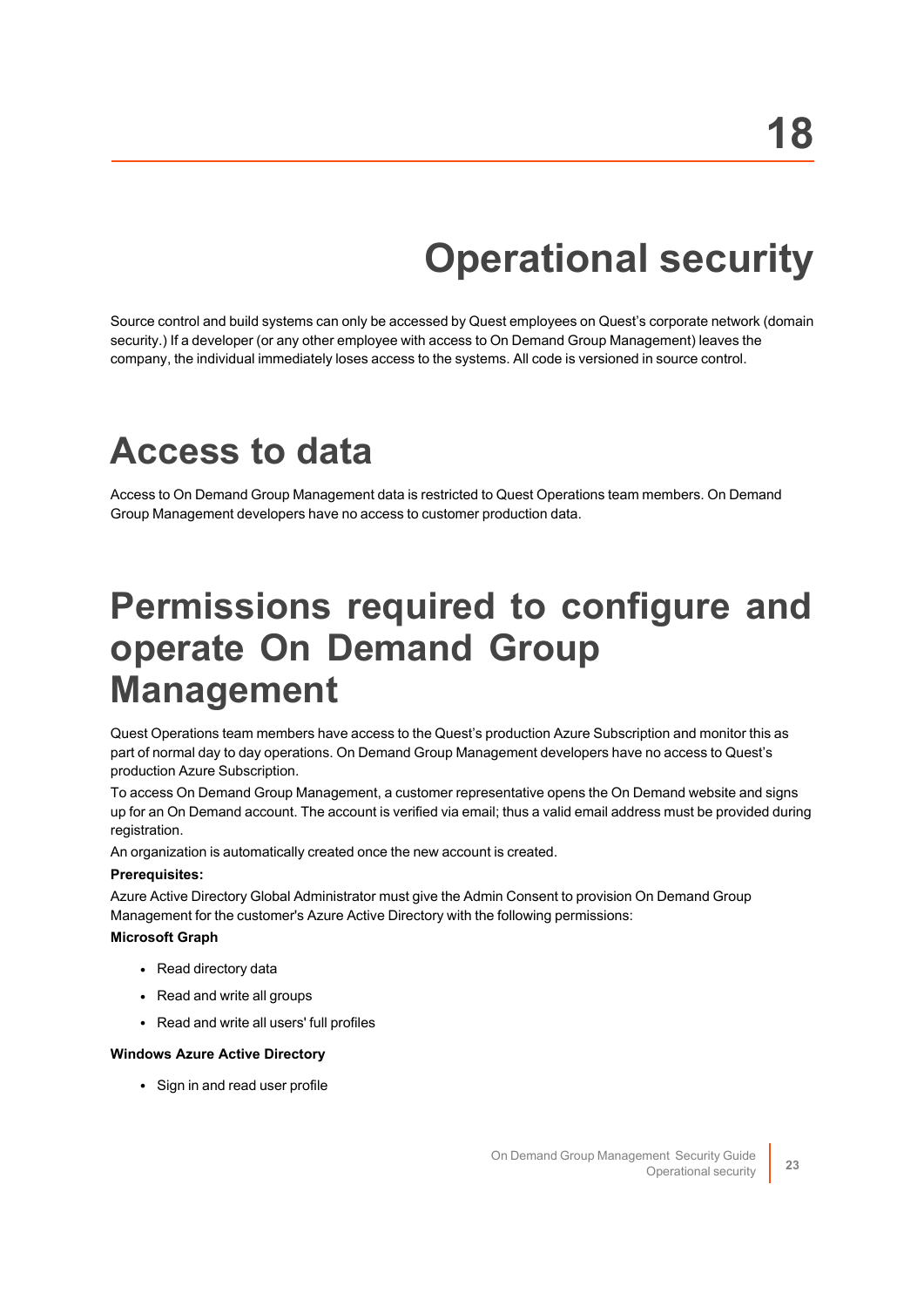# <span id="page-23-0"></span>**Operational monitoring**

On Demand Group Management internal logging is available to Quest Operations and On Demand Group Management development teams during the normal operation of the platform. No customer or Personally Identifiable Information (PII) data is placed in internal logging and this is reviewed as part of the SDL process.

# <span id="page-23-1"></span>**Production incident response management**

Quest Operations and Quest Support have procedures in place to monitor the health of the system and ensure any degradation of the service is promptly identified and resolved. On Demand Group Management relies an Azure infrastructure and as such, is subject to the possible disruption of these services.

- Quest On Demand services status page is available at <https://status.quest-on-demand.com/>
- Azure services status page is available at <https://azure.microsoft.com/en-ca/status/>

### <span id="page-23-2"></span>**Security incident response management**

Quest has established a formal process of preparation, detection, analysis, containment, eradication, recovery, and post-incident activities for theOn Demand Group Management solution. In accordance with intentional privacy laws, Quest has established a Security Breach Notice process as well.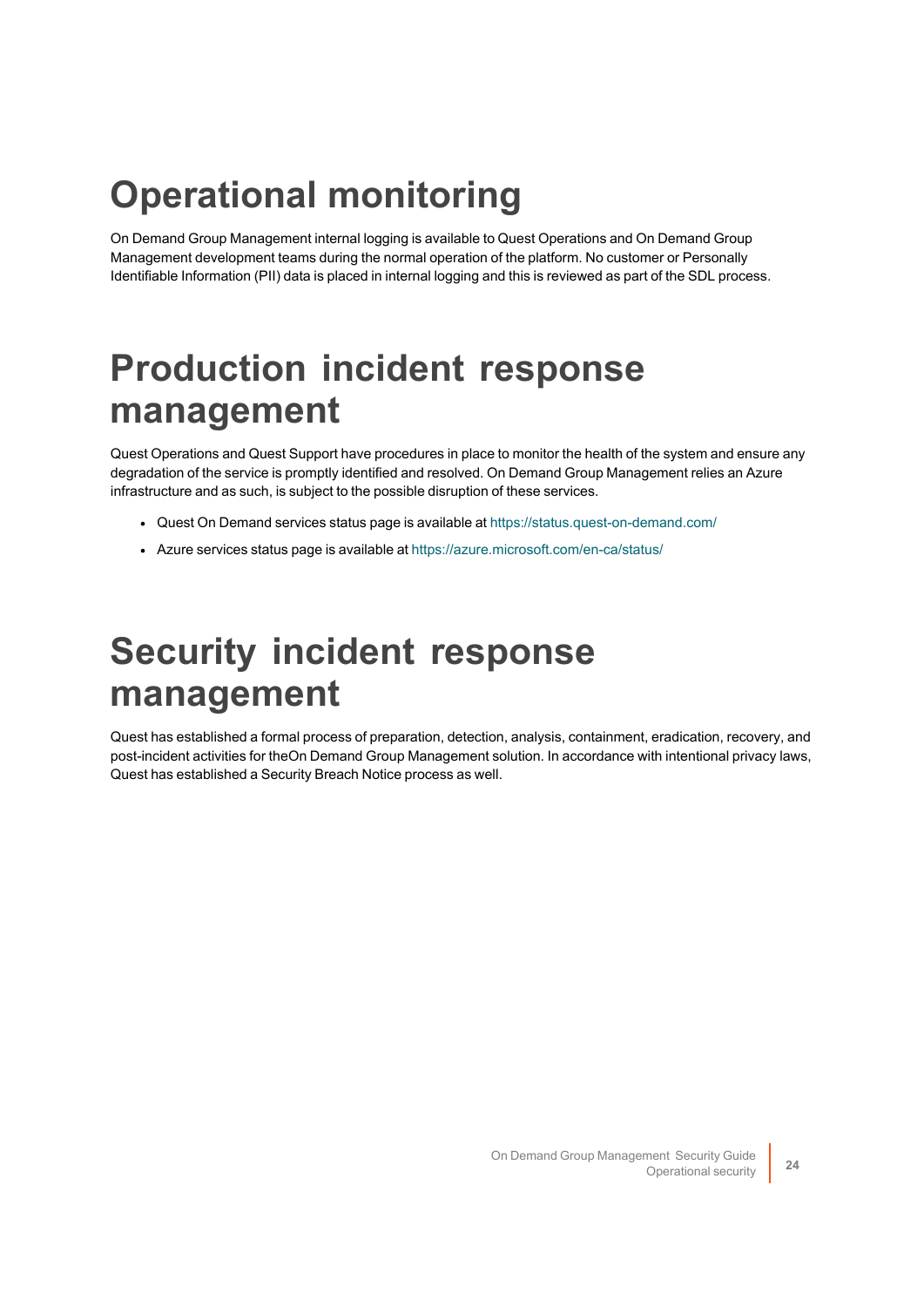# **Customer measures**

<span id="page-24-0"></span>On Demand Group Management security features are only one part of a secure environment. Customers must implement their own security practices when proceeding with data recovery. Special care needs to be given to protecting the credentials of the Azure Active Directory tenants global administrator accounts and the Active Directory administrator accounts.